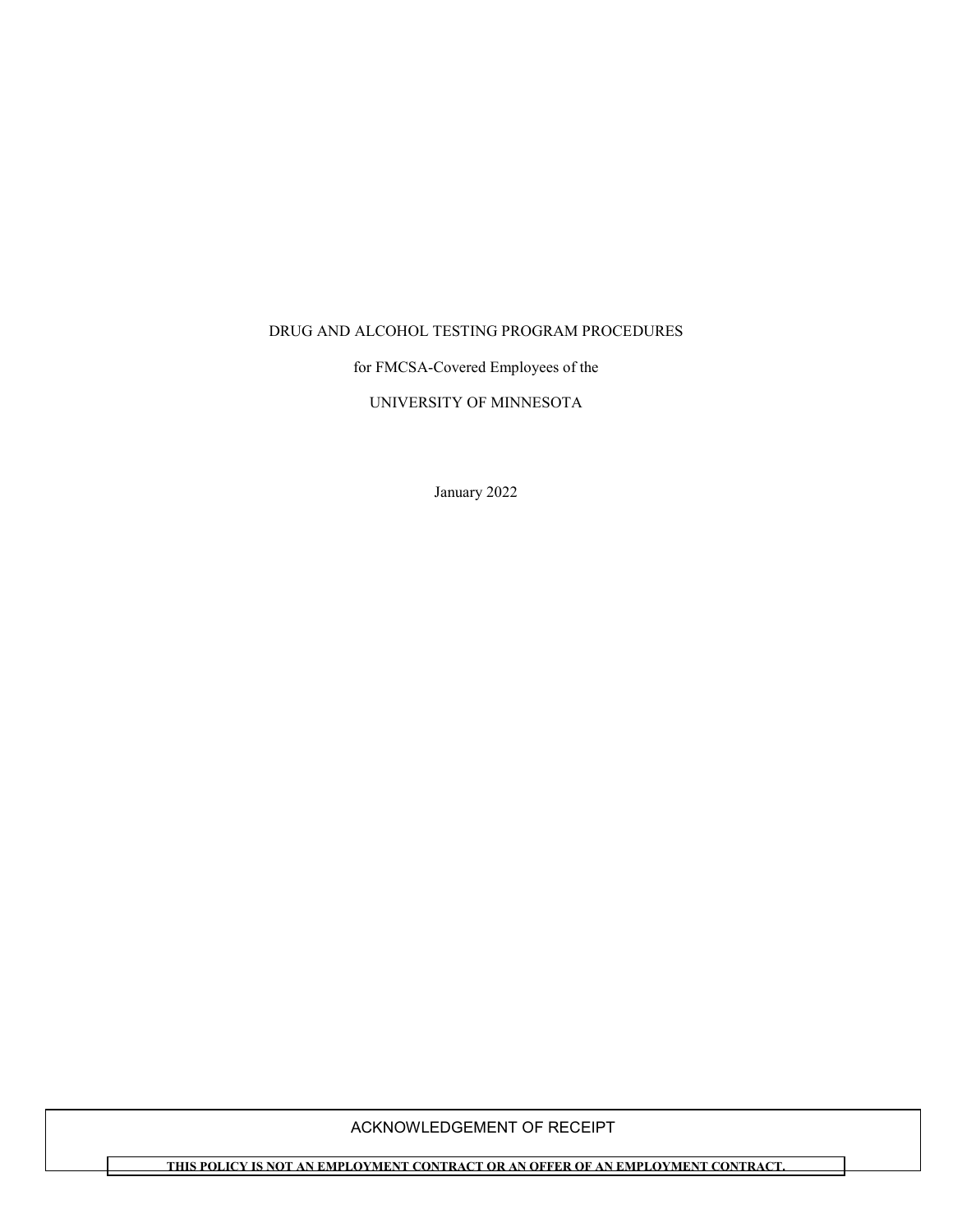OF

# DRUG AND ALCOHOL POLICY AND TESTING PROGRAM

For

## UNIVERSITY OF MINNESOTA

I acknowledge that I have received a copy of the Drug and Alcohol Policy for the University of Minnesota.

I understand that it is my responsibility to read the policy in its entirety.

I understand that as an employee of the University of Minnesota, I am required to abide by the rules and regulations established by this policy, and that I may be subject to disciplinary action if I violate the policy.

I understand that the policy may change from time to time to comply with federal and state laws, and that I will be notified electronically of those changes. I also understand that I may obtain a current copy of the policy from University Health and Safety—Biosafety and Occupational Health Department, and on the University Health and Safety website. The most current version of this program is an appendix to [http://policy.umn.edu/finance/vehicles.](http://policy.umn.edu/finance/vehicles)

The program itself is at: <https://bohd.umn.edu/dot-drug-and-alcohol-program>

I understand that should I have any questions about this policy, or need assistance or resources related to alcohol and/or drug-related issues or problems, my supervisor, Human Resources, the Employee Assistance Program, and the Disability Resource Center are available to discuss those questions and concerns.

| Name of Employee (Print name) |  |
|-------------------------------|--|
|-------------------------------|--|

Employee's signature

Date

Signature of Supervisor

As a DOT-covered employee, I operate the following Commercial Motor Vehicle(s) for the University:

 $\Box$  (A Class 7 or 8 CMV, GVWR of 26,001 or more pounds, or a gross combination weight rating of 26,001 or more pounds inclusive of a towed unit with a GVWR of more than 10,000 pounds;

 $\Box$  (A vehicle designed to transport 16 or more persons, including the driver; and/or

 $\Box$  (A vehicle of any size that transports hazardous materials, which require the vehicle to be placarded under the Hazardous Material Regulations

*Instructions*: The original of this acknowledgement must be retained in the employee's file in compliance with DOT regulations. A photocopy may be given to the employee, if requested.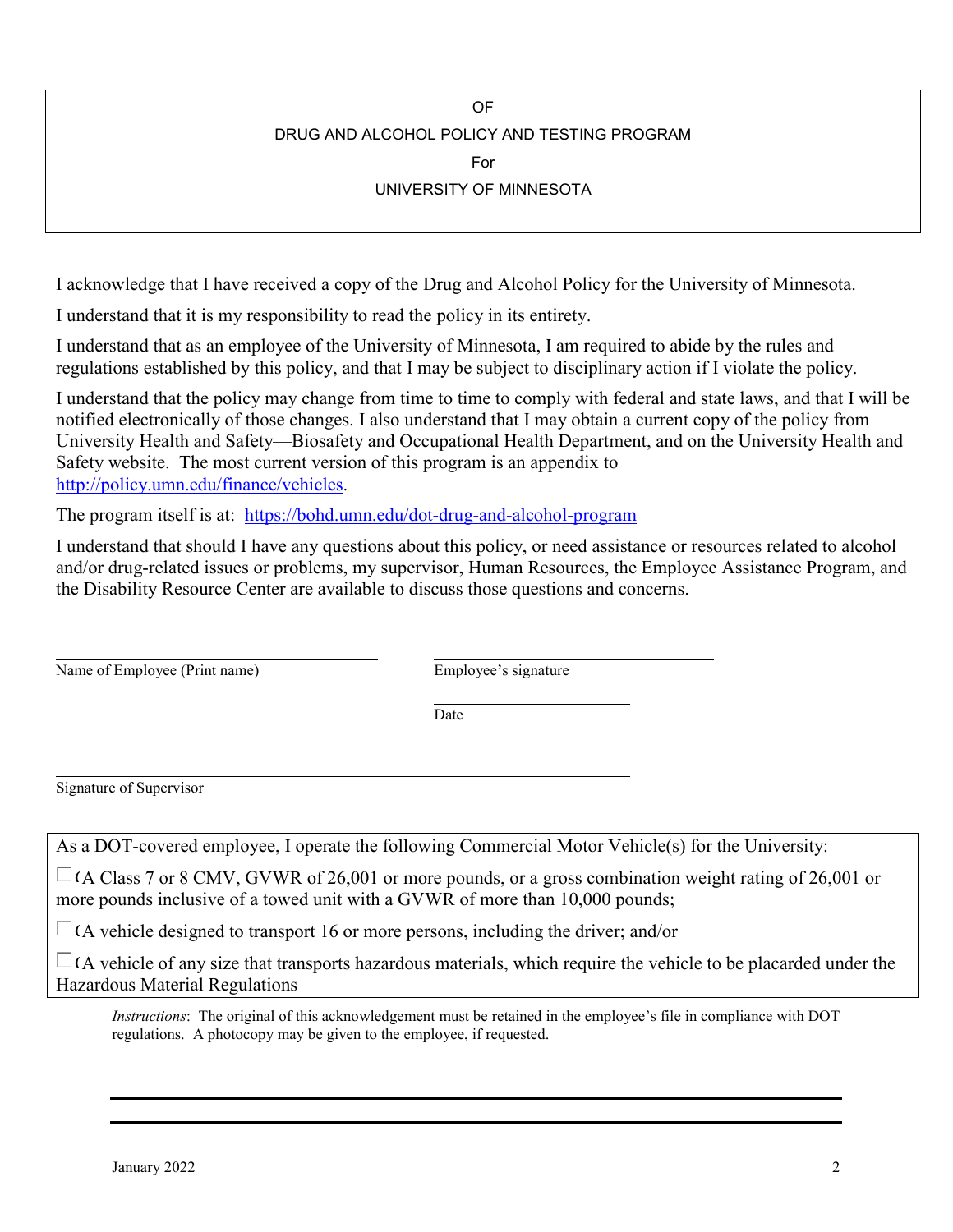## **DRUG AND ALCOHOL PROGRAM**

**for FMCSA-covered employees of the**

## **UNIVERSITY OF MINNESOTA**

| <b>TABLE OF CONTENTS</b> |          |  |
|--------------------------|----------|--|
| <b>Section</b>           | Page No. |  |
|                          |          |  |
|                          |          |  |
|                          |          |  |
|                          |          |  |
|                          |          |  |
|                          |          |  |
|                          |          |  |
|                          |          |  |
|                          |          |  |
|                          |          |  |
|                          |          |  |
|                          |          |  |
|                          |          |  |
|                          |          |  |
|                          |          |  |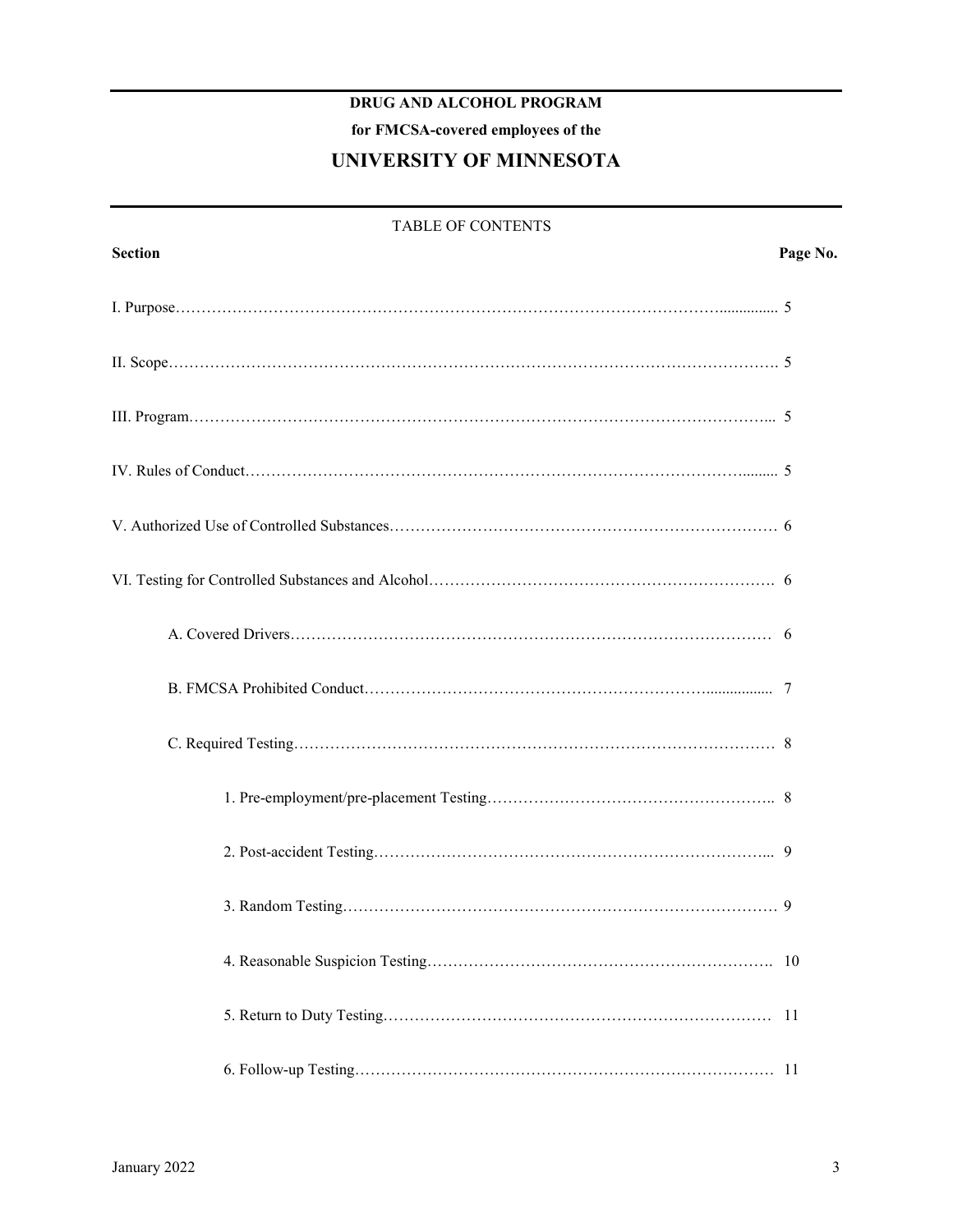## TABLE OF CONTENTS, Continued

| <b>Section</b>                                                                     | Page No. |
|------------------------------------------------------------------------------------|----------|
| VI. Testing for Controlled Substances and Alcohol (continued)                      |          |
| D. General Testing Information (Standards and Integrity of the Testing Process) 12 |          |
|                                                                                    |          |
| F. Controlled Substances Testing, the MRO Process and the Reporting of             | 13       |
|                                                                                    |          |
|                                                                                    |          |
|                                                                                    |          |
|                                                                                    |          |
|                                                                                    |          |
|                                                                                    |          |
|                                                                                    |          |
|                                                                                    |          |
|                                                                                    |          |
|                                                                                    |          |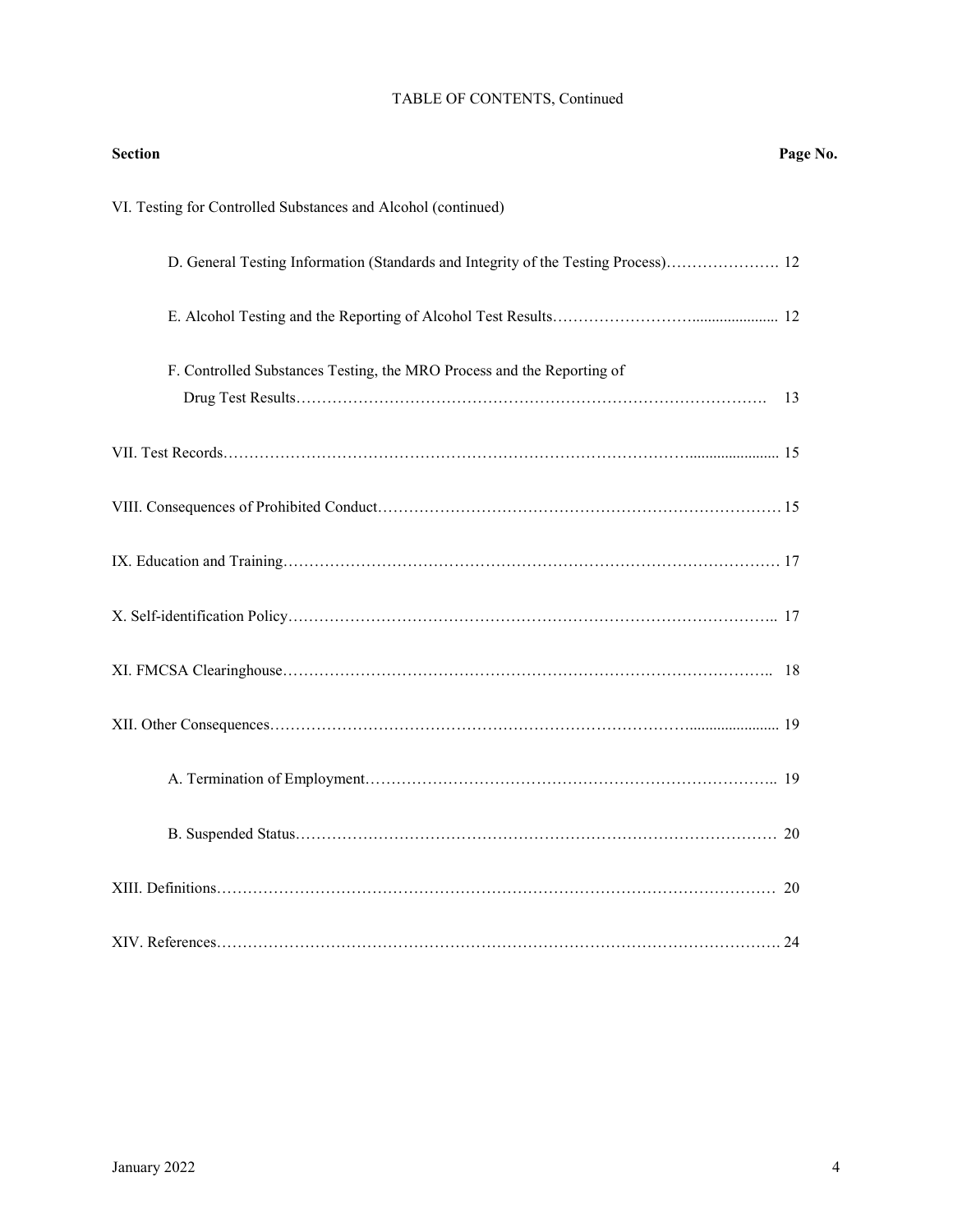#### **I. PURPOSE**

The University of Minnesota ("the University") has established this alcohol and controlled substances testing program for those employees who are drivers of the University's Commercial Motor Vehicles (CMVs) and who require Commercial Drivers Licenses (CDLs), to meet requirements of the Federal Motor Carrier Safety Administration (FMCSA) and the U.S. Department of Transportation (DOT). The overall goals of this testing program are to ensure a safe and drug-free transportation environment, to reduce the potential for accidents and casualties involving University-owned /-leased vehicles, and to cooperate with the U.S. Department of Transportation and the transportation industry in efforts to eliminate the misuse of alcohol and the illegal use of controlled substances by University drivers.

With these objectives in mind, the following program and procedures have been established for FMCSAcovered employees. Full compliance with the Drug Free University Policy and this DOT Drug and Alcohol Testing Program is a condition of employment with the University of Minnesota.

#### **II. SCOPE**

This Drug and Alcohol Program for FMCSA-Covered Employees applies to:

- full-time and part-time employees who are "covered drivers" as defined in Section VI [A].
- applicants for positions that require Commercial Drivers Licenses (CDL) for the operating of Commercial Motor Vehicles as described in Section VI [A].
- independent owner/operators who are specifically named in a contract to provide service to the University of Minnesota
- holders of a commercial learner's permit

#### **III. PROGRAM**

A driver who violates the FMCSA prohibitions of this program (Section VI[B]) must be immediately removed from all FMCSA safety-sensitive functions (as defined in Section XIII), including driving. Under the University's independent authority, the driver may also be subject to disciplinary action up to and including termination of employment as established by University Human Resources Policies and Procedures, bargaining unit agreements, Civil Service Rules, and P&A Guidelines.

The University also reserves the right to take action against an employee, where appropriate, for violation of other general University policies, procedures and/or rules, defined in rules that are separate from this program.

#### **IV. RULES OF CONDUCT**

- A. A covered driver may not engage in any of the conduct(s) prohibited in Section VI [B].
- B. An employee/driver who refuses to submit to required testing (see definition of *refusal* under Section XIII), under the University's independent authority, will be considered to have voluntarily resigned.
- C. Under independent authority as established by the Drug Free University Policy, the University prohibits the possession of alcohol, or the sale, purchase, manufacture, possession or transfer of an illegal drug, or being under the influence of alcohol or of an illegal drug during all work time, including meals and breaks; while on University property; while on University business at a job site, shipper/receiver site, truck stop, or rest area; or at any time while in a University-owned / leased vehicle.
- D. Under independent authority, the University prohibits the use of any over-the-counter medication by a driver during working time if such use may detrimentally affect or endanger the safety of coworkers, customers or members of the public, or the driver's job performance, or the safe or efficient operation of the University, or its property.
- E. A driver who uses prescribed medication(s) for a controlled substance will not be permitted or required to operate a Commercial Motor Vehicle until and unless the primary Designated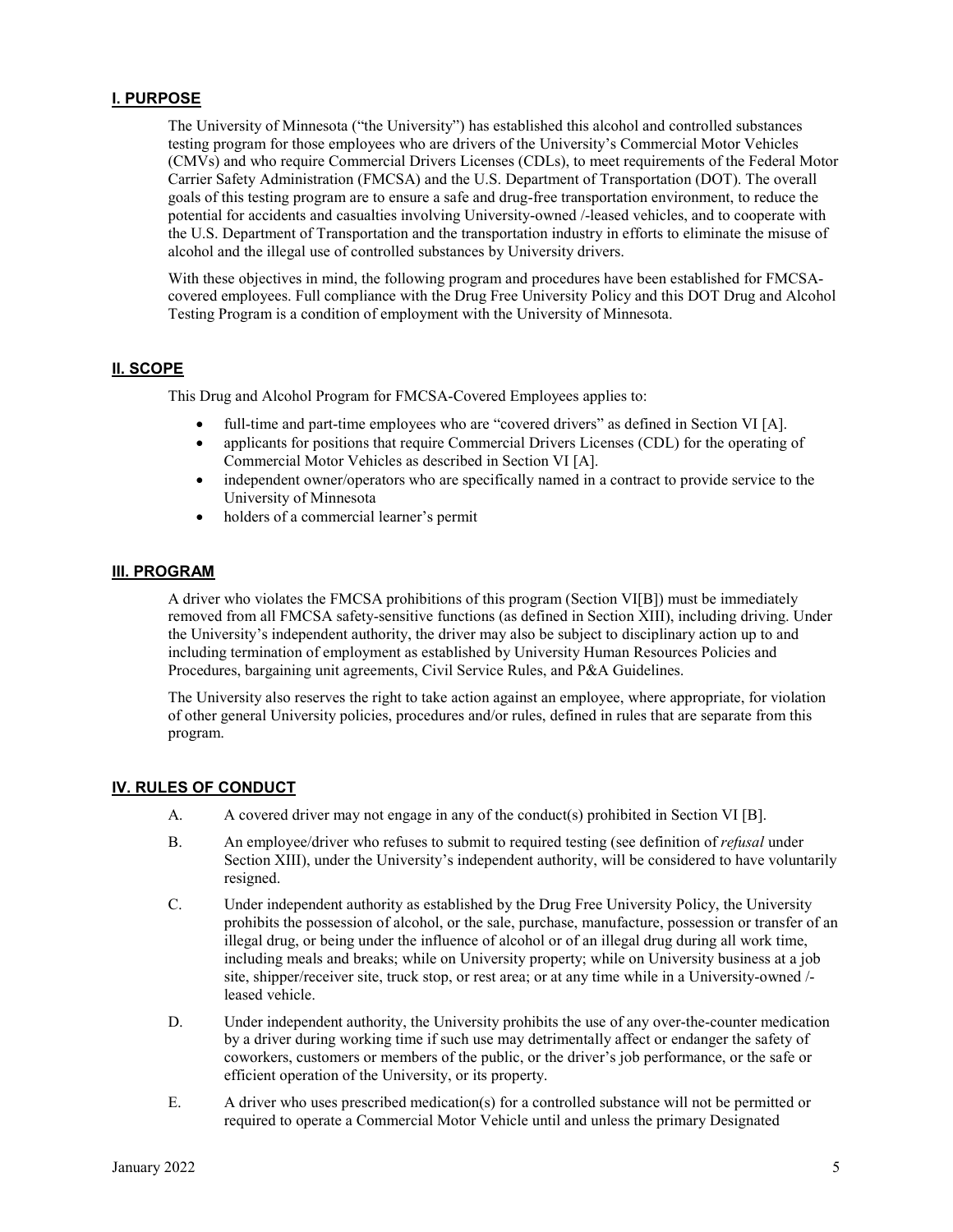Employer Representative (DER) is provided with appropriate authorization from the prescribing licensed medical professional. [See explanation in Section V, Authorized Use of Controlled Substances.]

- F. Cases of suspected trafficking, possession or use of illegal substances or drug paraphernalia on University property, in or on University vehicles, will, under independent authority, be subject to disciplinary action up to and including termination of employment as established by University Human Resources Policies and Procedures, bargaining unit agreements, Civil Service Rules, and P&A Guidelines.
- G. The University encourages drivers who wish to voluntarily seek assistance for questions or problems related to drugs and alcohol to contact the University's Employee Assistance Program (EAP). FMCSA-covered drivers who seek assistance under the provisions of the Self-Identification Policy (Section X) will be removed from safety-sensitive functions during the time of assessment and rehabilitation, but their admission of use will not be considered a FMCSA violation. In accordance with the policy, drivers who return to work after rehabilitation under the provisions of the Self-Identification Policy will be subject to non-DOT follow-up testing, for no more than 2 years.
- H. If a driver is concerned about suspected drug and alcohol use by a coworker at work, or of drug trafficking, or of safety or job performance as it relates to another driver's suspected drug and alcohol use, including that of managers and supervisors, such concern may be reported confidentially to the secondary DER.

### **V. AUTHORIZED USE OF CONTROLLED SUBSTANCES**

If a driver undergoes prescribed medical treatment with a controlled substance, the driver is required to report this treatment to the DER or secondary DER, who will take steps to investigate whether the driver's job assignment should be temporarily changed during the period of treatment or whether other accommodations may be appropriate.

The University requires a driver to make such notification as soon as possible, and prior to performing a safety-sensitive function, and to provide a completed Authorization To Operate A Commercial Motor Vehicle While Using A Controlled Substance form as written documentation from the prescribing licensed medical practitioner that the medication(s) will not affect the driver's ability to safely operate a commercial motor vehicle. The University reserves the right to obtain an independent medical opinion regarding the potential effects of a prescription or over-the-counter drug on a driver's ability to perform safety-sensitive functions or other aspects of his/her job. Further, the University reserves the right to place any driver taking medication(s) on non-safety-sensitive duty, when possible, pending a decision as to whether the driver may continue to perform his/her regular job duties while taking the medication(s).

The University may, as it determines necessary, and when possible, temporarily reassign the driver to nonsafety-sensitive functions for the duration of his/her use of such drug(s). However, due to the safetysensitive nature of most of the jobs that involve driving CMVs, the University can make no guarantee that these accommodations can always be made.

#### **VI. TESTING FOR CONTROLLED SUBSTANCES AND ALCOHOL**

University Health and Safety—Biosafety and Occupational Health Department (BOHD) will oversee controlled substance and alcohol testing of driver/applicants and driver/employees (including mechanics with CDLs and management personnel with CDLs) in compliance with regulations established by the U.S. Department of Transportation (DOT), 49 CFR Part 40 and the Federal Motor Carrier Safety Administration (FMCSA), 49 CFR Part 382.

#### A. COVERED DRIVERS

In accordance with U.S. Department of Transportation FMCSA Regulations, drivers subject to drug and alcohol testing are those employees of the University, including drivers who are employed by the University's agricultural/farm operations, Research and Outreach Centers, Landscape Arboretum, and others who are required to hold a Commercial Driver's License (CDL) and who operate a commercial motor vehicle (CMV), when that vehicle meets the following: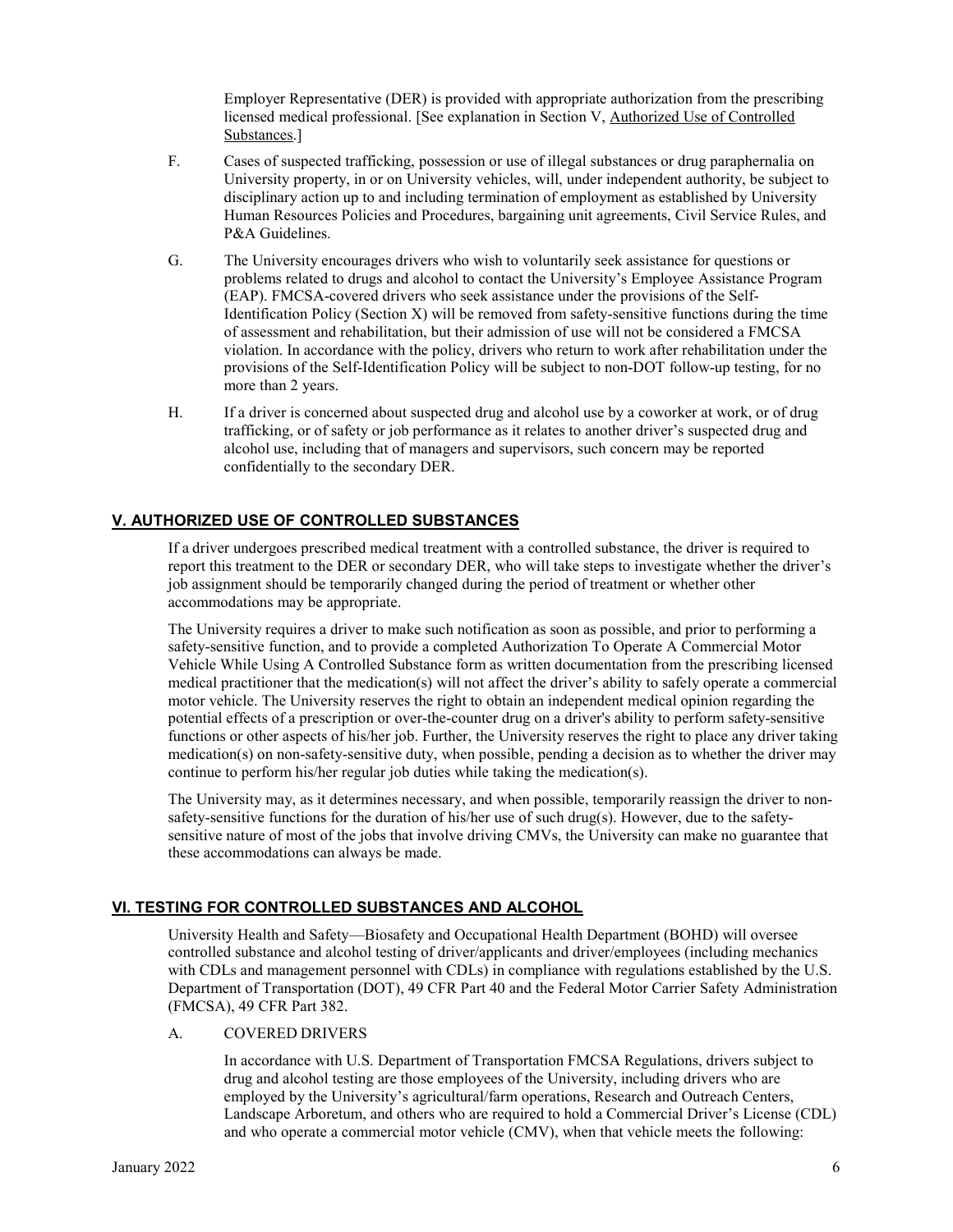- a gross combination weight rating of 26,001 or more pounds inclusive of a towed unit with a gross vehicle weight rating of more than 10,000 pounds; or
- a gross vehicle weight rating of 26,001 or more pounds; or
- designed to transport 16 or more persons including a driver; or
- *a vehicle of any size* that transports materials found to be hazardous for the purposes of the Hazardous Materials Transportation Act (49 U.S.C. 5103[b]) and which requires the motor vehicle to be placarded under the Hazardous Materials Regulations (40 CFR Part 172, Subpart F).

#### B. FMCSA PROHIBITED CONDUCT:

A driver shall not:

- Report for duty or remain on duty requiring the performance of safety-sensitive functions while having an alcohol concentration of 0.04 or greater. (49 CFR Part 382.201)
- Use alcohol, including medications containing alcohol, while performing safety-sensitive functions. (On-duty use is the basis for a violation of "actual knowledge" and must be documented and recorded on FMCSA's Clearinghouse. 49 CFR Part 382.205)
- Perform safety-sensitive functions within four (4) hours after using alcohol, including the use of medications that contain alcohol. (Pre-duty use is the basis for a violation of "actual knowledge" and must be documented and recorded on FMCSA's Clearinghouse. 49 CFR Part 382.207)
- Use alcohol for eight (8) hours following an accident, or until the driver has undergone a postaccident test, whichever occurs first. (Use of alcohol prior to a post-accident alcohol test is the basis for a violation of "actual knowledge" and must be documented and recorded on FMCSA's Clearinghouse. 49 CFR Part 382.209)
- Refuse to submit to a pre-employment/pre-placement, post-accident, random, reasonable suspicion, return to duty or follow-up alcohol or drug test. (49 CFR Part 382.211)
- Report for duty or remain on duty requiring the performance of safety-sensitive functions when he/she uses any non-Schedule I drug or substance that is identified in the other Schedules in 21 CFR part 1803, except when the use is pursuant to the instructions of a licensed medical practitioner who has advised the driver that the substance does not adversely affect the driver's ability to operate a commercial motor vehicle safely. (Admission of use is the basis for a violation of "actual knowledge" and must be documented and recorded on FMCSA's Clearinghouse. 49 CFR Part 382.213)
- Report for duty, remain on duty, or perform safety-sensitive functions if he/she tests positive for controlled substances. (49 CFR Part 382.215)
- A driver who receives a citation for operating a Commercial Motor Vehicle while on duty, and while under the influence of drugs or alcohol, will have a violation. The driver will be removed from safety-sensitive functions, and the DER will enter the violation as "actual knowledge" on the Clearinghouse. Even if the charges are dropped, the driver still has a violation, and will be required to complete a SAP return-to-duty process before he/she can be considered for returning to safety-sensitive functions.

If a driver engages in any of the conduct(s) prohibited in (B) above, the driver is not qualified, under FMCSA regulations, to drive a commercial motor vehicle. He/she shall be immediately removed from all safety-sensitive functions (See definition: *safety-sensitive* in Section XIII) including driving, and under the University's independent authority may be subject to disciplinary action up to and including termination of employment as established by University Human Resources Policies and Procedures, bargaining unit agreements, Civil Service Rules, and P&A Guidelines.

Under FMCSA regulations, a driver who is found to have an alcohol concentration of 0.02 or greater, but less than 0.04, may not operate or continue to operate a commercial motor vehicle or perform other safetysensitive functions (See definition: *safety-sensitive*) for a twenty-four (24) hour period. Such driver will, under the University's independent authority, be placed on unpaid leave.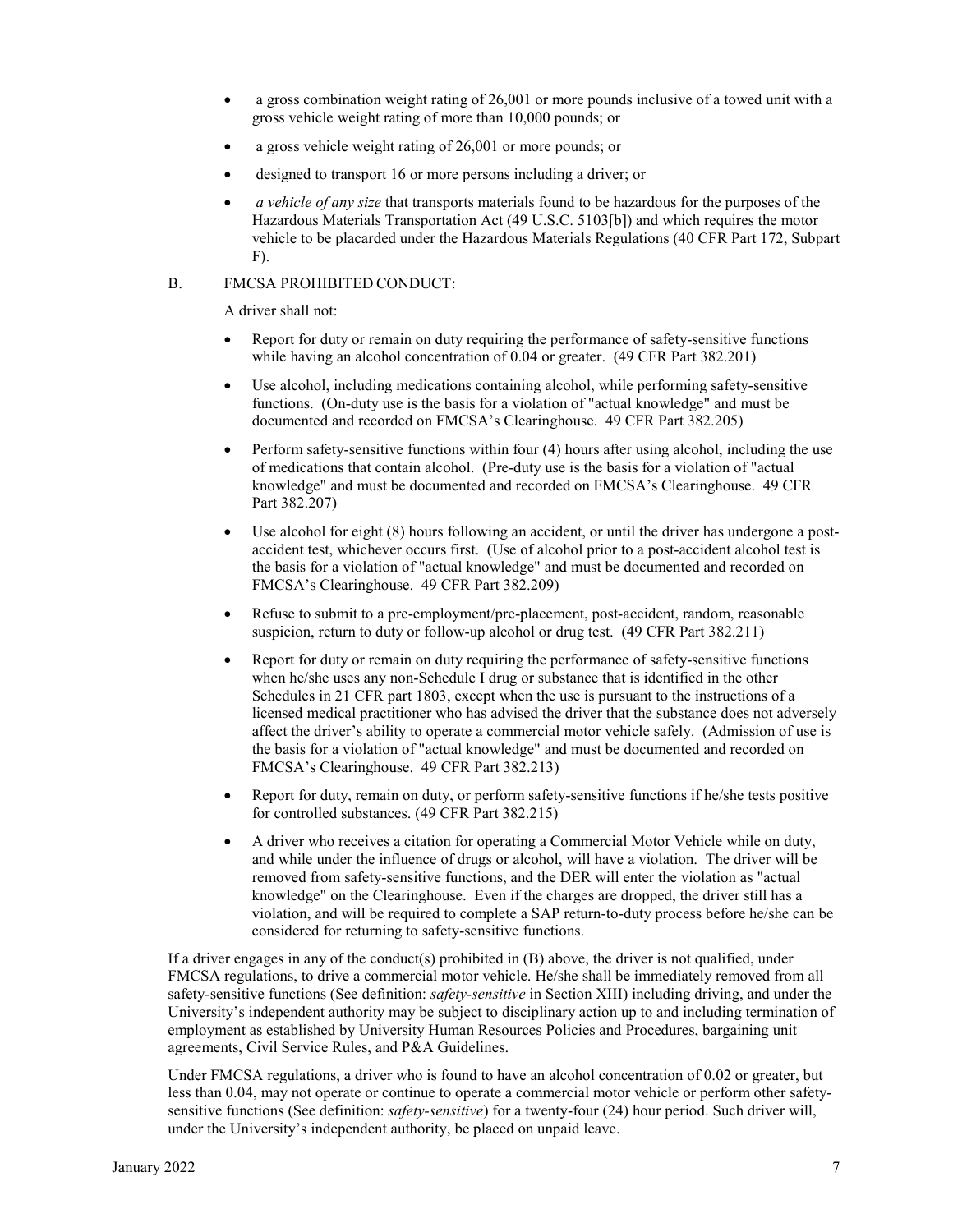Under independent authority, a driver whose alcohol test result is greater than 0.02 but below 0.04 on a third incident will be required to submit to an evaluation by the University's contracted service provider, to release the results of that assessment to the University, and to follow completely the recommendations made by that contracted service provider. A driver who fails to follow these requirements will be subject to disciplinary action up to and including termination of employment as established by University Human Resources Policies and Procedures, bargaining unit agreements, Civil Service Rules, and P&A Guidelines under the University's independent authority. A driver who returns to work after successfully completing recommended rehabilitation is subject to a required DOT return-to-duty test.

A driver who violates the requirements of 49 CFR Part 382 or the requirements of 49 CFR Part 40 is subject to the civil and/or criminal penalty provisions of 49 U.S.C. 521(b).

#### C. REQUIRED TESTING

As provided in FMCSA rules and regulations, a driver or applicant who is required, under federal law, to possess a CDL in order to operate a CMV shall be subject to pre-employment/preplacement testing for controlled substances, and random, reasonable suspicion, post-accident, return-to-duty, and follow-up testing for alcohol and controlled substances.

#### 1. **Pre-employment / Pre-placement Testing**

Every applicant for a driving position who receives a job offer from the University must submit to a urine drug test. The offer is contingent on the applicant' providing a negative test result.

Each applicant will be asked whether he/she has tested positive, or refused to be tested, on a DOT pre-employment drug or alcohol test for any DOT employer during the previous two (2) years. An applicant who has previously tested positive, or refused to be tested, will not be considered for employment until or unless he/she successfully completes DOT's return to duty process. (See Section VIII, Consequences of Prohibited Conduct).

If the applicant is a new hire, the testing must be completed, and a negative test result must be received, before the driver will be permitted to perform safety-sensitive functions. If the pre-employment test result is positive, the job offer will be immediately withdrawn, and the applicant will be provided with names, addresses and phone numbers of qualified Substance Abuse Professionals. Costs related to SAP services and treatment recommendations will be the responsibility of the applicant. The applicant cannot be reconsidered unless and until he/she completes a SAP assessment and recommended assistance (Section VIII, Consequences of Prohibited Conduct).

An applicant who has previously refused to be tested or who provided a positive test result on a DOT pre-employment drug test for any other employer will be expected to report those test results at the time of application. Under the University's independent authority, failure to do so will constitute falsification of application information, and when discovered, will result in removal from consideration for employment. If the individual is already working when this is discovered, the driver will be immediately removed from safety-sensitive functions, and will be considered for return to safetysensitive functions only after successfully completing a SAP assessment, the Substance Abuse Professional's recommendations, and providing a negative Return-to-Duty test.

If an applicant has recently successfully complied with a Substance Abuse Professional's recommendations as the result of a violation while working for a previous employer, the applicant's pre-employment test, if conducted as an observed collection, will be considered to also be a Return-to-Duty test. When significant time has lapsed since the Substance Abuse Professional's report of compliance, the University also reserves the right to require an additional, second follow-up evaluation to be conducted by a Substance Abuse Professional, designated by the University's contracted service provider, to verify that the applicant is currently free of drug use, prior to being hired.

An applicant is required to sign a form authorizing the primary DER to obtain from all previous employers (in the previous three [3] years) a report of all DOT violations, including positive test results and refusals to be tested. The primary DER will also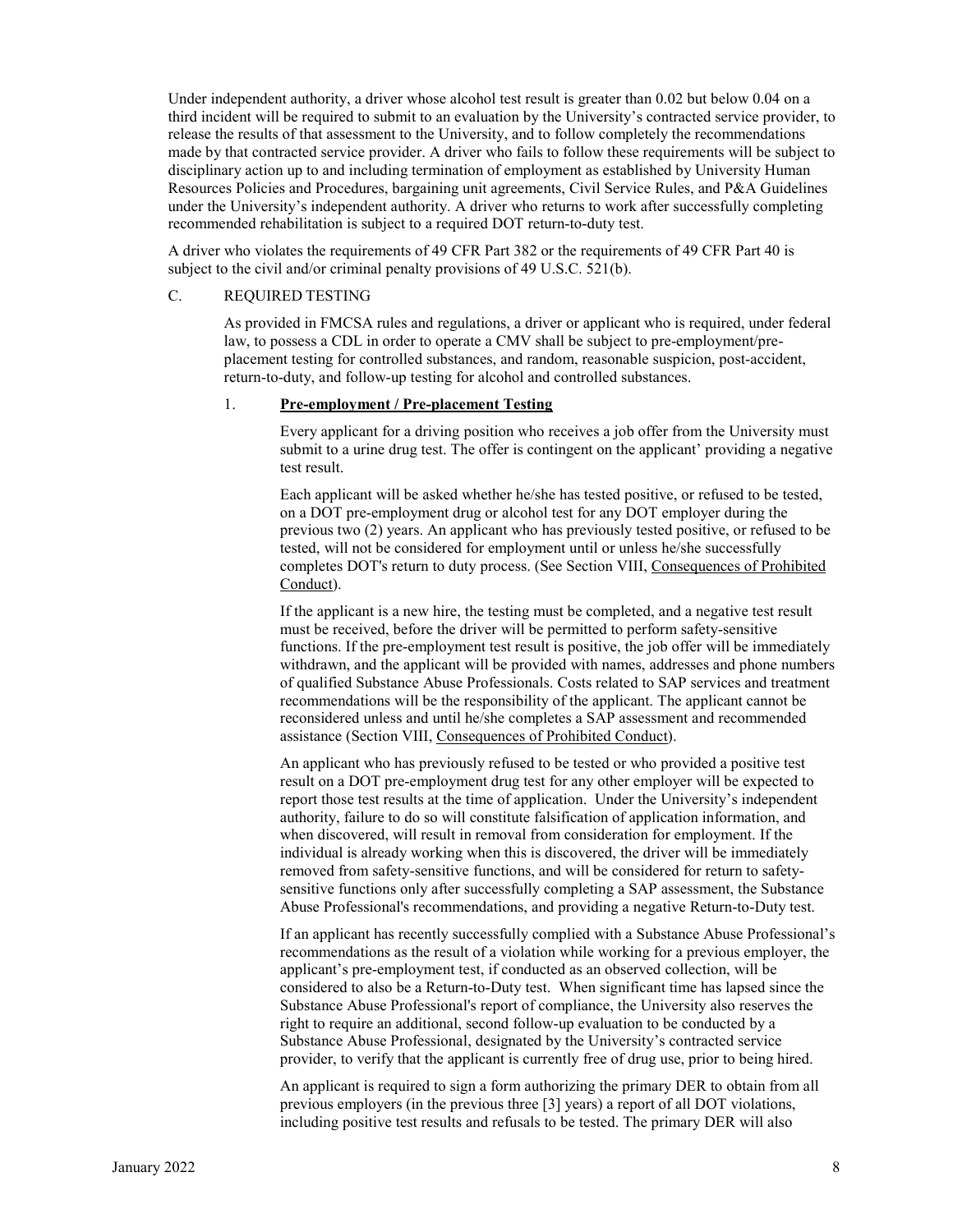request copies of SAP reports related to any of these violations. An applicant with a violation cannot be hired until the primary DER has received a SAP's report of successful compliance, including a follow-up testing plan requirement.

If the applicant is a current employee who is promoted or transferred to a position or assignment that requires the driver to possess a CDL, a negative pre-employment/preplacement drug test result must be received before the employee assumes the new position or assignment. If the test result is positive, the offer of promotion or transfer will be immediately withdrawn, and the employee will return to his/her previous position. If the employee intends to re-apply for a DOT-covered position, he/she must complete a SAP return-to-duty process, with a Substance Abuse Professional's report of compliance with the SAP's recommendation for treatment and education.

#### 2. **Post-accident Testing**

As soon as possible following an accident involving a commercial motor vehicle on a public highway, (see definitions of *accident* and *disabling damage* in Section XIII)), the surviving FMCSA driver(s) involved in the accident must be tested for alcohol and controlled substances.

a. A post-accident alcohol test, when required, must be administered as soon as possible, but within eight (8) hours following the accident.

If testing is required but is not conducted within two (2) hours, the reasons the test was not conducted must be documented. If testing is required but is not able to be conducted within the next six (6) hours, the reasons the test was not conducted must again be documented. After eight (8) hours, there will be no more attempts to conduct an alcohol test.

b. A post-accident drug test, when required, must be administered as soon as possible, but within thirty-two (32) hours following the accident. If testing is required but is not able to be conducted within thirty-two (32) hours, the reasons the test was not conducted must be documented. After thirty-two (32) hours, there will be no more attempts to conduct a drug test.

A driver who is subject to post-accident testing shall remain readily available for such testing. If the driver is not available for any reason, except for leaving the accident scene for the period necessary to obtain assistance in responding to the accident or to obtain necessary emergency medical care, the University will consider the driver to have refused to submit to testing.

After a driver has submitted to a post-accident test, he/she will not be permitted to drive any University vehicles until negative results for alcohol and controlled substances tests have been confirmed.

Even if highway enforcement or other officials conduct a drug or alcohol test following an accident, drivers are still subject to DOT testing under these employer rules. In the event that Federal, state, or local officials conduct breath or blood tests for the use of alcohol and/or urine tests for the use of controlled substances following an accident, and a DOT test is required but is not able to be conducted, the tests conducted by law enforcement may meet the requirement of this section, provided those tests conform to applicable Federal, state, or local requirements. The University will request test results and other pertinent documentation from such agencies or law enforcement authorities and will require the driver to sign a release allowing the primary DER to obtain such information. Under the University's independent authority, refusal to sign such a release will be grounds for disciplinary action up to and including termination of employment as established by University Human Resources Policies and Procedures, bargaining unit agreements, Civil Service Rules, and P&A Guidelines.

In the event that a driver is so seriously injured that the driver cannot provide a sample of urine or breath at the time of the accident, the University requires that the driver provide necessary authorization for the primary DER to obtain hospital records or other documents that would indicate whether controlled substances or alcohol were present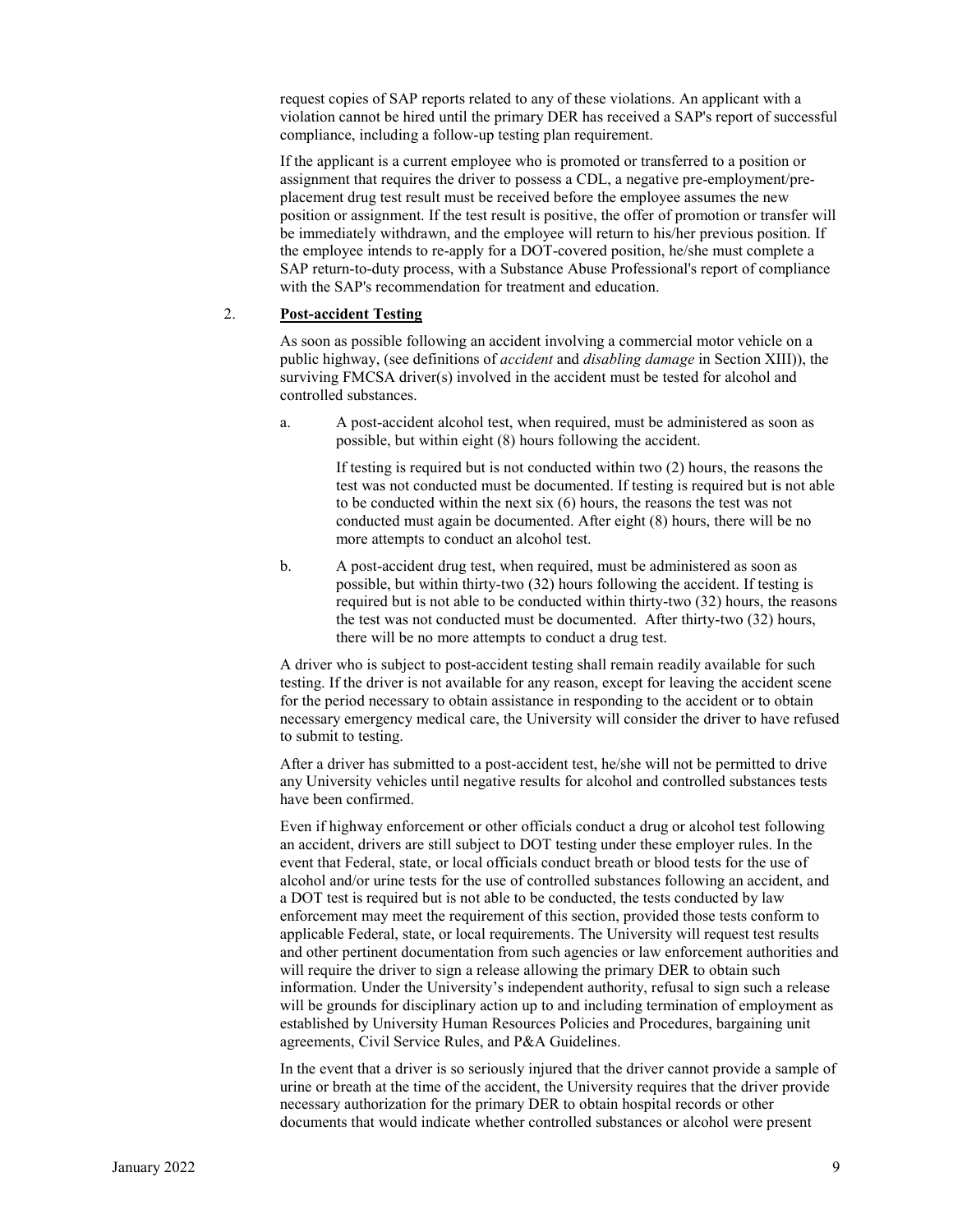(and the resulting levels) in the driver's body at the time of the accident. Under the University's independent authority, refusal to sign such a release will be grounds for disciplinary action up to and including termination of employment as established by University Human Resources Policies and Procedures, bargaining unit agreements, Civil Service Rules, and P&A Guidelines.

#### 3. **Random Testing**

A percentage of drivers will be subject to random alcohol and drug testing each year. The percentage of drivers to be tested will be as determined annually by FMCSA and published in the Federal Register every January. Selections of drivers to be tested shall be done by a scientifically valid method that provides that each driver will have an equal chance of being selected each time that selections are made. Thus, a driver might be selected more than once during a year.

- a. Random tests will be unannounced; the dates for random selections will be spread throughout the year.
- b. A driver who is selected for random testing will be required to report to the collection site immediately upon notification. If the driver engages in conduct that does not lead to a collection as soon as possible after notification, such conduct may be considered as a refusal to submit to a test. The driver will be in a duty status (paid) from the time he/she leaves to go to the collection site until the time he/she returns from the collection site.
- c. A random test for alcohol shall be scheduled to occur only just prior to, during, or just after performing a safety-sensitive function, or at any time that the driver is in readiness to perform safety-sensitive function. Under independent authority, the University always considers all DOT-covered drivers to be in readiness when they are on duty. If on-call hours have been specified, the driver is in readiness for those on-call hours and for the four (4) hours prior.
- d. A random test for controlled substances can be scheduled at any time the driver is on duty and is not related to when the driver is performing safety-sensitive function.
- e. A driver who has been selected for random testing must be tested in that testing period. FMCSA regulations do not permit a replacement to be named if the selected driver is unavailable for testing.
- f. The primary DER will maintain participation in a qualified consortium for its random selection process.

#### 4. **Reasonable Suspicion Testing**

The University shall require a driver to submit to drug and/or alcohol testing for reasonable suspicion when a supervisor has reason to believe that a driver has engaged in prohibited conduct (See Section VI[B], Prohibited Conduct), based on observation of the driver's appearance, behavior, speech, and/or body odor. Such driver conduct must be witnessed and documented by a supervisor or other University official who has been trained in compliance with FMCSA rules and regulations. Should a supervisor determine that a driver might have violated a prohibition of these regulations, the driver must submit to testing. Documentation is required for both drug and alcohol reasonable suspicion. Documentation for a drug test must be signed and submitted to the secondary DER within 24 hours, and for an alcohol test, prior to the alcohol test. Submission of the documentation to the secondary DER will not constitute a reason to delay such testing.

A driver who is represented by a bargaining unit and who is requested by a supervisor to submit to reasonable suspicion testing may request to have a union representative present, provided the driver signs a consent letter for the supervisor to notify the union representative of the request for testing. When the suspicion involves drugs only, the University will allow a maximum of one-half hour for the union representative to arrive and accompany the driver through the collection process. When the suspicion involves alcohol only, or alcohol and drugs, the union representative may be notified, but because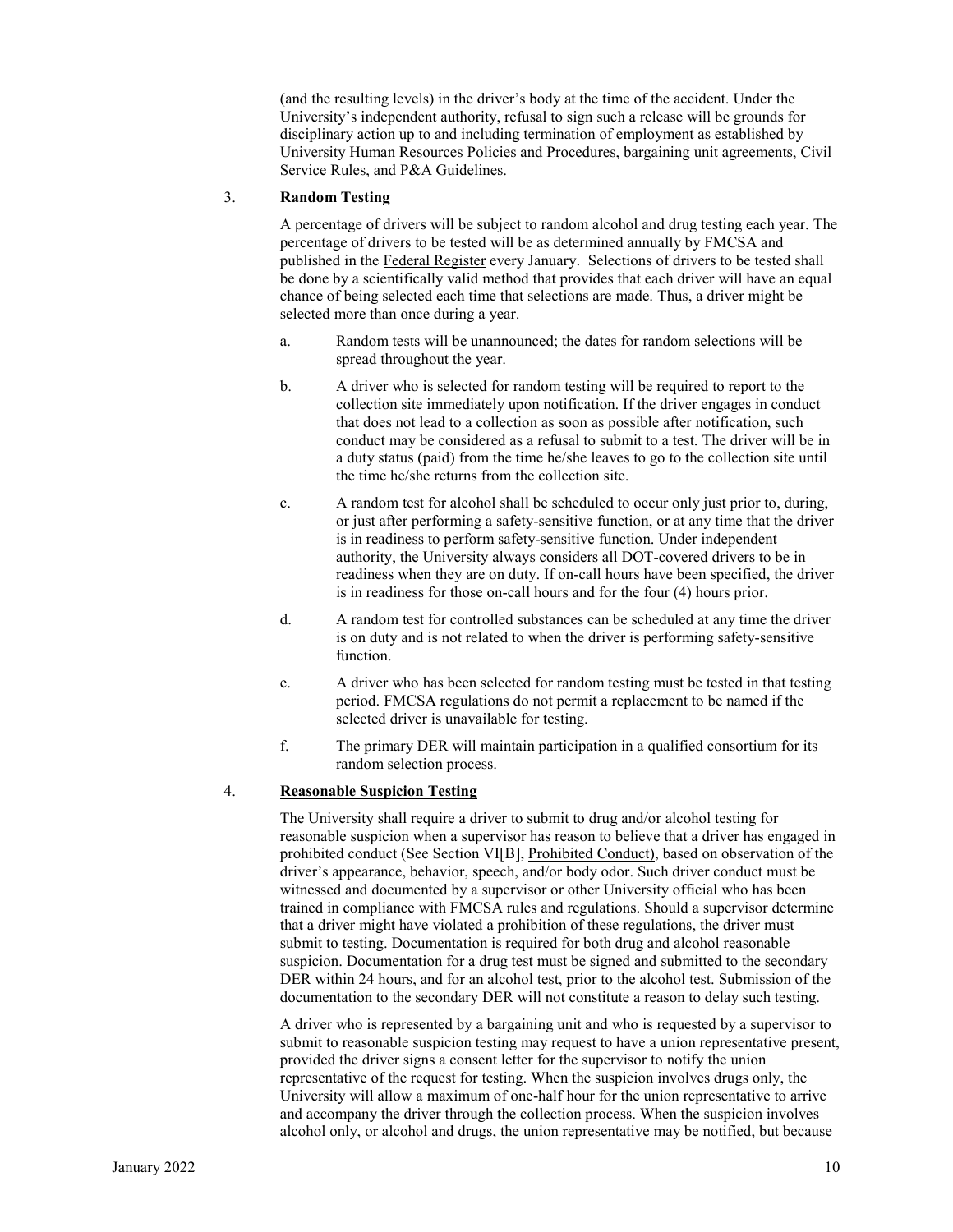FMCSA requires alcohol testing to occur in a timely manner, the half-hour time allowance will not apply. If the union representative is not immediately available, he/she may have to arrange independent transportation to the collection site, as regulations do not allow for delay of the collection process.

Observation and testing for reasonable suspicion for controlled substances use can occur at any time the driver is on duty and is not related to when he/she performs safetysensitive functions. A trained supervisor's determination will be based on a driver's appearance, behavior, speech and/or body odor, and on chronic and withdrawal effects of drug use. A driver who is suspected of controlled substances use must be immediately withdrawn from safety-sensitive functions and is required to undergo drug testing.

Observation and testing for reasonable suspicion for alcohol use can occur only just prior to, during, or just after the driver's performance of safety-sensitive function, or at any time that the driver is in readiness to perform safety-sensitive function. (The University considers all on-duty time to be in readiness). A trained supervisor's determination of suspected alcohol use will be based on a driver's appearance, behavior, speech and/or body odor. A driver who is suspected of alcohol misuse must be immediately withdrawn from safety-sensitive functions and cannot return unless an alcohol test has been conducted with an alcohol concentration that measures less than 0.02, or (if no test is conducted) twenty-four (24) hours have elapsed since the reasonable suspicion determination occurred.

An alcohol test for reasonable suspicion should be administered within the first two (2) hours, or within the next six (6) hours, but no more than eight (8) hours after the initial observation occurred

If alcohol testing is not conducted within two (2) hours, the reasons the test was not conducted must be documented. If alcohol testing then is not conducted within the next six (6) hours, the reasons the test was not conducted must again be documented. After eight (8) hours, there will be no more attempts to conduct an alcohol test. If no alcohol test is conducted at all, the driver cannot perform safety-sensitive functions until twentyfour (24) hours have elapsed following the original determination of reasonable suspicion of alcohol use. If this driver must return to safety-sensitive functions before 24 hours have passed, he/she may do so only after taking an alcohol test and receiving a test result below 0.02.

#### 5. **Return-to-Duty Testing**

Under FMCSA regulations, before a driver can be considered for reinstatement after having engaged in prohibited conduct (Section VI, [B], Prohibited Conduct), the driver must provide a negative return-to-duty drug and/or alcohol test, depending on the substance(s) involved in the prohibited conduct. A Substance Abuse Professional may, however, order testing for both alcohol and controlled substances.

The University reserves the right to withhold a final decision regarding reinstatement of a driver until after a negative result of a return-to-duty test has been received.

A positive return-to-duty test result is another DOT violation and may result in termination. A driver with a positive return-to-duty test will be required to complete an entirely new SAP return-to-duty process. A driver will not be returned to safety-sensitive functions until a negative return-to-duty test result is obtained.

In accordance with DOT rules, a return-to-duty drug test must be an observed collection.

Under independent authority, the driver's department may require that the cost of returnto-duty tests be borne by the driver.

When a driver's Return-to-duty test is negative, the University's DER will record the date of the negative Return-to-duty test result on the Clearinghouse within twenty-four (24) hours, making the driver eligible to return to safety-sensitive functions.

#### 6. **Follow-up Testing**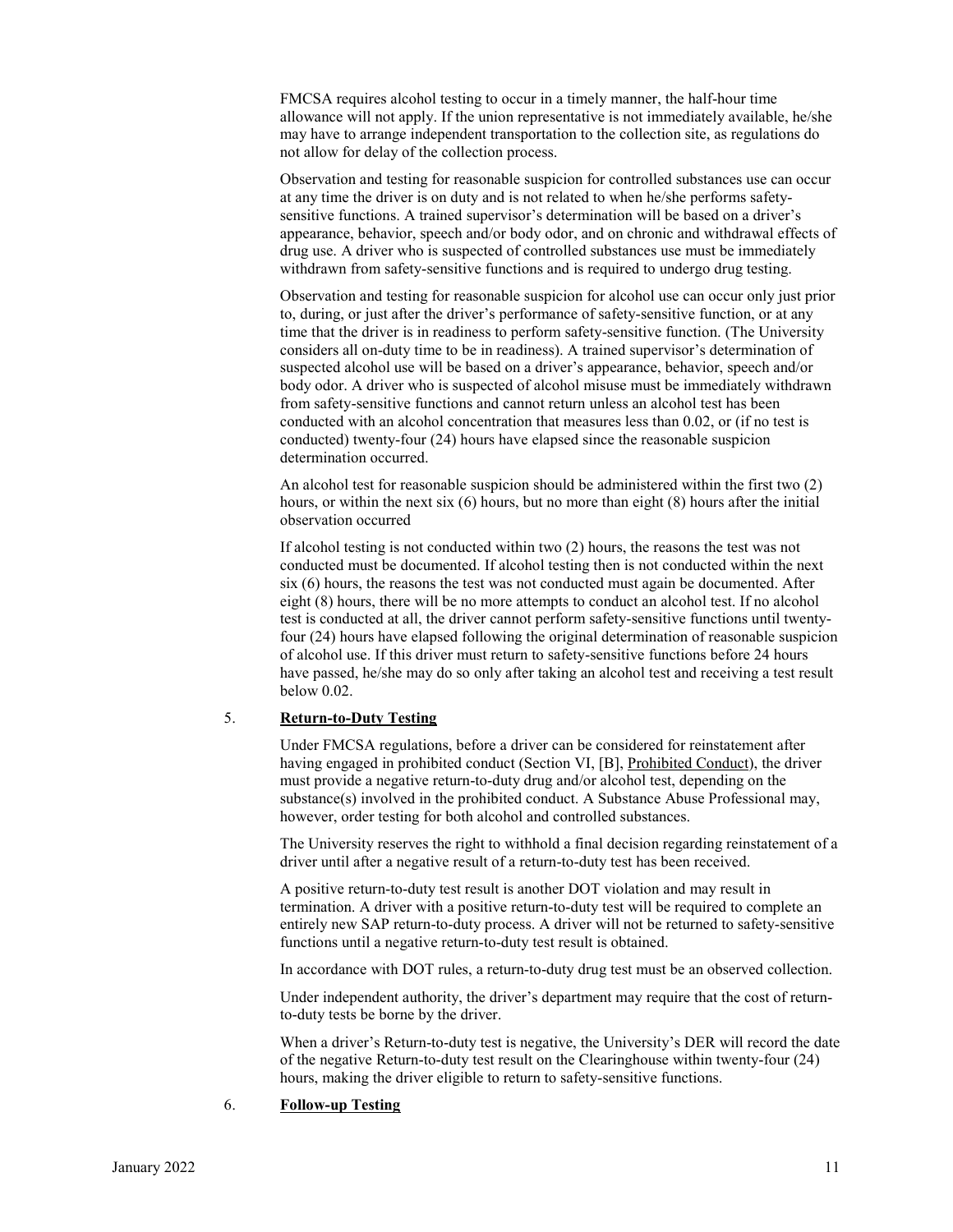A driver who returns to duty after complying with the recommendation(s) of a Substance Abuse Professional, and after providing a negative result on a return-to-duty test, is subject to unannounced follow-up alcohol and/or controlled substances testing as directed by the Substance Abuse Professional. Follow-up testing may be scheduled for a period of up to sixty (60) months and must include no fewer than six (6) tests to be conducted in the first twelve (12) months after the driver's return-to-duty date. Follow-up alcohol testing shall be conducted only just prior to, during, or just after the driver's performance of safety-sensitive functions, or when the driver is in readiness to perform safetysensitive function. (The University considers all on-duty time to be in readiness).

In accordance with DOT rules, every follow-up drug test must be an observed collection.

Under independent authority, the driver's department may require that the cost of all follow-up tests be borne by the driver.

When the driver's department, under independent authority, has terminated a driver from employment, the responsibility for any remaining follow-up tests recommended by a Substance Abuse Professional must be assumed by the driver's gaining employer, provided the driver is offered employment as a DOT-covered employee with a new employer.

Under independent departmental authority, a newly-hired driver who is subject to follow-up testing from a previous violation while working for a previous employer may be required to pay the cost of any remaining follow-up tests.

When a driver's follow-up testing plan has been successfully completed, and the last test result is negative, the University's DER will record the date of the final follow-up test result on the Clearinghouse within twenty-four (24) hours, indicating that the driver has completed DOT's return-to-duty process.

A violation will continue to appear on the Clearinghouse until 5 years from the date of the violation, or until the follow-up testing plan has been completed, whichever is later.

#### D. GENERAL TESTING INFORMATION (STANDARDS AND INTEGRITY OF THE TESTING PROCESS)

- 1. All tests shall be conducted as specified in U. S. Department of Transportation's 49 CFR Part 40, Procedures for Transportation Workplace Drug and Alcohol Testing Programs.
- 2. An applicant or driver has the right to request and receive a copy of the test result report on any drug or alcohol test for which he/she provided a urine or breath sample. For alcohol test results, the request should be made in writing to the primary DER. For drug test results, the request can be either verbal or in writing, and addressed to the Medical Review Officer (MRO).
- 3. Collection and testing procedures will be such as to protect the driver and the integrity of the testing process, safeguard the validity of the test results, and ensure that test results are attributed to the correct driver.
- 4. When a driver is required to obtain a medical examination by a medical specialist (related to inability to provide a sufficient breath or urine specimen), the University will not be responsible for any costs associated with that examination.
- 5. Results of additional tests arranged by a driver, or requested by a medical practitioner, will not be considered. This includes testing of blood samples, hair samples, DNA, or any other testing methods or protocols.

#### E. ALCOHOL TESTING AND THE REPORTING OF ALCOHOL TEST RESULTS

- 1. Alcohol tests (screening and confirmatory) will be performed on a device that appears on the National Highway Traffic Safety Administration's (NHTSA) Conforming Products List (CPL) and that meets the DOT's testing requirements.
- 2. When a specific time for a driver's test has been scheduled, and the driver does not appear at the collection site at the scheduled time, the Breath Alcohol Technician (BAT) will contact the primary DER, who may determine that the driver has refused to be tested.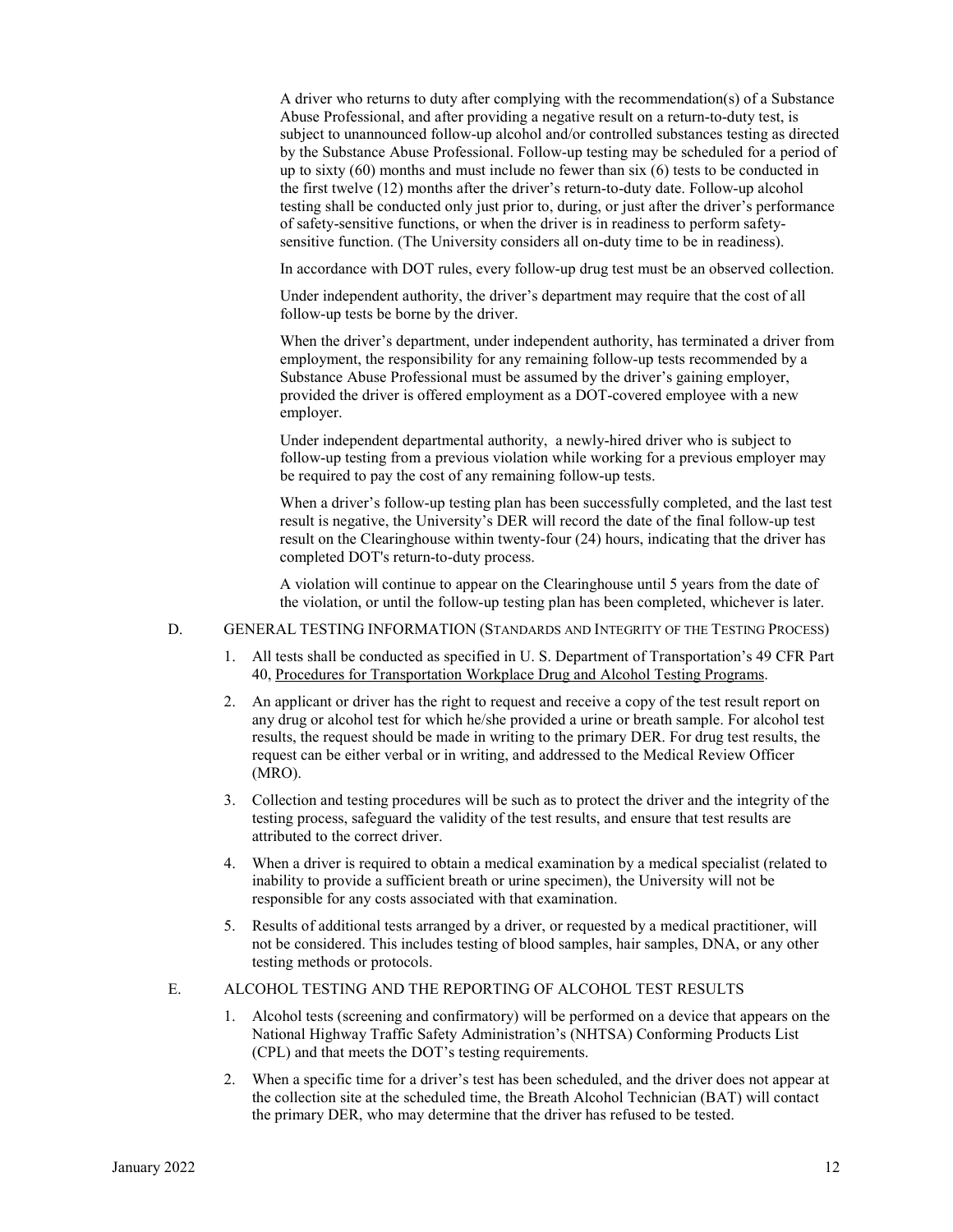- 3. For alcohol testing (screening and confirmatory), a breath sample will be collected and analyzed by a BAT using an Evidential Breath Testing device (EBT).
- 4. If the result of the screening test indicates an alcohol concentration of 0.02 or greater, a BAT will perform a confirmatory test, no less than fifteen (15) and no more than thirty (30) minutes after the completion of the screening test.
- 5. If the confirmatory test is positive (0.04 and above, BrAC), the BAT shall immediately notify the primary DER. The driver will be removed from duty and FMCSA regulations will apply.
- 6. The University's DER will record positive alcohol tests and refusals to submit to an alcohol test, and other alcohol violations (Section VI(B)) on the FMCSA Clearinghouse by the close of the third business day following the date on which the University became aware of the violation
- 7. If the confirmatory test is .02 or greater, but less than .04, the BAT shall immediately notify and forward results to the University's DER and the employee will be removed from duty for 24 hours.
- 8. Random, reasonable suspicion, and follow-up alcohol testing must be done just before, during, or just after a driver performs safety-sensitive function, or at any time the driver is in readiness to perform safety-sensitive function. (The University considers all on-duty time to be in readiness).
- 9. A required return-to-duty alcohol test must be completed, with a negative test result, prior to a driver returning to performing any safety sensitive-function.

#### F. CONTROLLED SUBSTANCES TESTING, THE MRO PROCESS AND THE REPORTING OF DRUG TEST RESULTS

- 1. All controlled substances testing specimens shall be analyzed by a laboratory that is approved by the U. S. Department of Health and Human Services (DHHS), and that observes applicable chain-of-custody procedures.
- 2. When a specific time for a driver's test has been scheduled, and the driver does not appear at the collection site at the scheduled time, the collection site personnel will contact the primary DER, who may determine that the driver has refused to be tested.
- 3. At the collection site, the driver will be required to empty his/her pockets and display the items in them. A refusal to empty all pockets as directed by the collector will be a refusal to be tested.
- 4. If a urine specimen temperature is outside the acceptable range  $(90 100$  degrees F), the collector must immediately require a new collection, under direct observation.
- 5. A driver who refuses to provide a second specimen, or who refuses to permit a direct observation collection, will be determined to have refused to be tested.
- 6. When a specimen for a drug test is collected under observed conditions, the observer must request the driver to raise his/her shirt, blouse, or dress/skirt, as appropriate, above the waist; and lower clothing and underpants to show the observer that the driver does not have a prosthetic device. The driver may then return clothing to its proper position for observed urination.
- 7. If the employee is unable to urinate or provides an insufficient quantity of urine (less than 45 mL), the employee will be provided fluids to drink (up to 40 oz.) and up to three hours to provide an adequate specimen. (Not drinking the water is not considered to be a refusal). If the employee is unable to provide an adequate specimen after three hours, the collection process will cease. The collector will inform the University, and the employee will be directed to be evaluated by a licensed physician acceptable to the MRO within five (5) days. If the MRO determines, after review of the physician's findings of the examination of the employee, that there is no medical explanation for the employee's failure to provide an adequate specimen, the employee will be considered to have refused to test.
- 8. The DHHS-approved testing laboratory shall forward the results of every drug test to a University-designated Medical Review Officer (MRO) for review.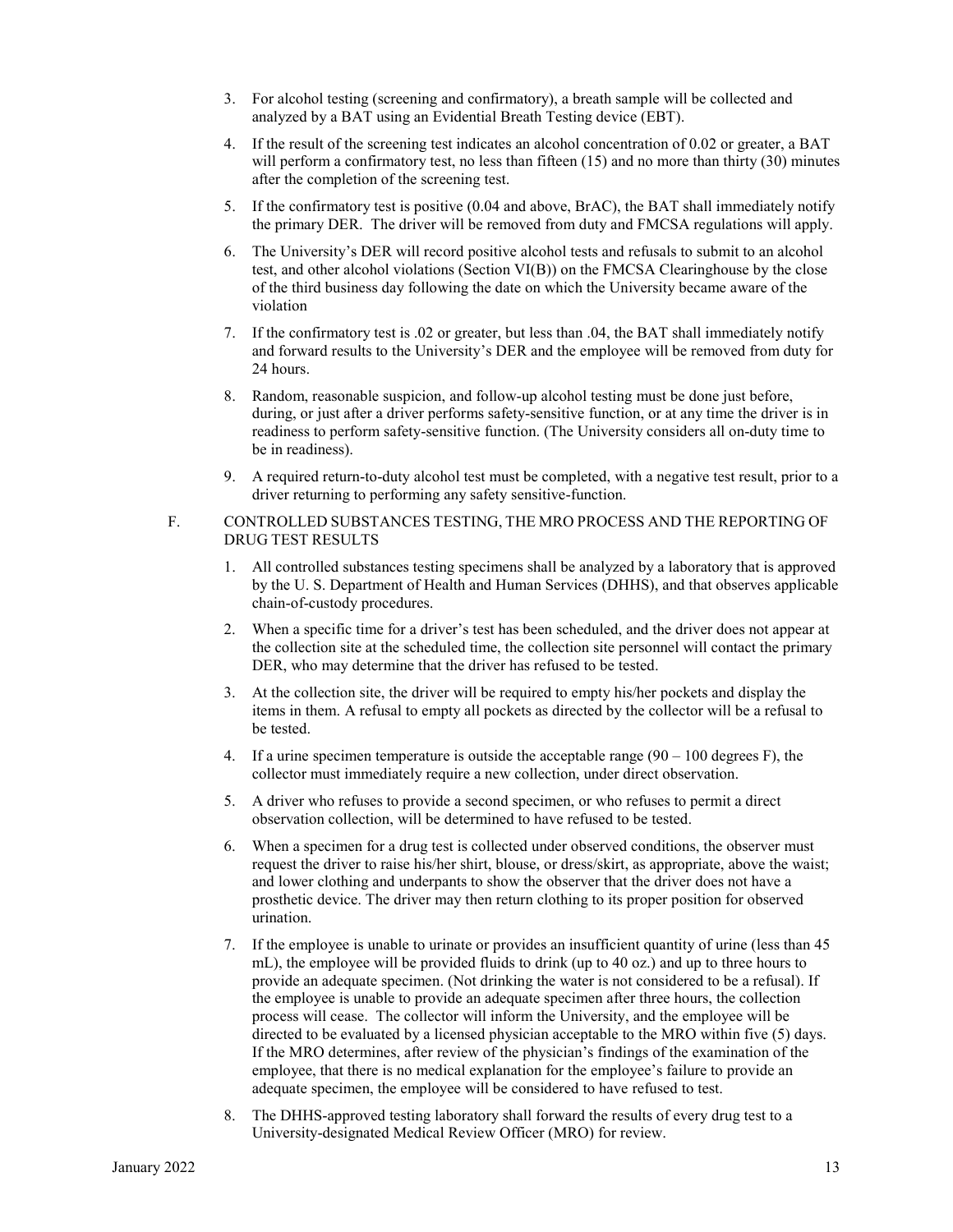- 9. The MRO must verify a confirmed positive test result for marijuana, cocaine, amphetamines, semi-synthetic opioids (i.e., hydrocodone, hydromorphone, oxycodone, and oxymorphone), and/or PCP unless the employee presents a legitimate medical explanation for the presence of the drug(s)/metabolite(s) in his or her system. In determining whether an employee's legally valid prescription consistent with the Controlled Substances Act for a substance in these categories constitutes a legitimate medical explanation, the MRO is not permitted to question whether the prescribing physician should have prescribed the substance.
- 10. If the test result is negative, the result will be reported by the MRO to the primary DER.
- 11. If the test result is confirmed positive, adulterated, substituted or invalid, the driver will be given an opportunity to discuss the test result with the MRO.
- 12. If the test result is verified as positive, or as a refusal to test because of adulteration or substitution, the MRO shall inform the driver of his/her right to request a retest of the same specimen at a different DHHS-approved laboratory, and of the process for doing so. Such request must be made by the driver, verbally or in writing to the MRO, within seventy-two (72) hours of the driver having been informed of a verified positive test result.
- 13. The driver's department, under independent authority, may require that the driver bear the cost of a retest.
- 14. If, after making 3 attempts in a 24-hour period, the MRO is not able to contact the driver, the MRO shall report to the DER that all reasonable efforts have been made to contact the driver, without success. The DER shall then, as soon as practicable, ask the driver to contact the MRO within the next seventy-two (72) hours, and shall apprise the MRO that the driver has been so notified.
- 15. The MRO may verify a test as positive without communicating with the driver if:
	- a. The driver expressly declines the opportunity to discuss the test result; or
	- b. The secondary DER has successfully made and documented a contact with the driver and instructed the driver to contact the MRO and more than 72 hours have passed since the time the driver was successfully contacted by the secondary DER; or
	- c. Neither the MRO nor the secondary DER, after making all reasonable efforts, has been able to contact the driver within 10 days of the date on which the MRO receives the confirmed positive test result from the laboratory.
- 16. If a test is verified positive under the circumstances specified in #15 (b,c) above, the driver may, within 60 days, present to the MRO information documenting that serious illness, injury or other circumstances unavoidably prevented the driver from being contacted by the MRO or the DER, or from contacting the MRO, as applicable, within the times provided. The MRO, based on such information, may reopen the verification, allowing the driver to present information concerning a legitimate explanation for the confirmed positive test. If the MRO concludes that there is a legitimate explanation, the MRO will declare the test to be negative.
- 17. When a required drug test (pre-employment/pre-placement, return-to-duty, or follow-up) is canceled, the driver will be required to immediately take another test, with minimum advance notice.
- 18. A positive dilute drug test will be considered to be a positive test.
- 19. When the MRO reports a negative dilute test result with creatinine level greater than or equal to 2 mg/dL but equal to or less than 5 mg/dL, DOT regulations require the driver to submit to an immediate recollection under direct observation, with minimum advance notice. (A refusal to provide this second specimen will be a refusal to be tested.)
- 20. A negative dilute drug test (or the report of an invalid specimen) will result in the driver being required to immediately take another test, unobserved, with minimum advance notice. (A refusal to provide this second specimen will be a refusal to be tested.)
- 21. If, in the MRO's opinion, the driver provides information that medically disqualifies the driver from performing safety-sensitive functions, or that causes the MRO to have concern about the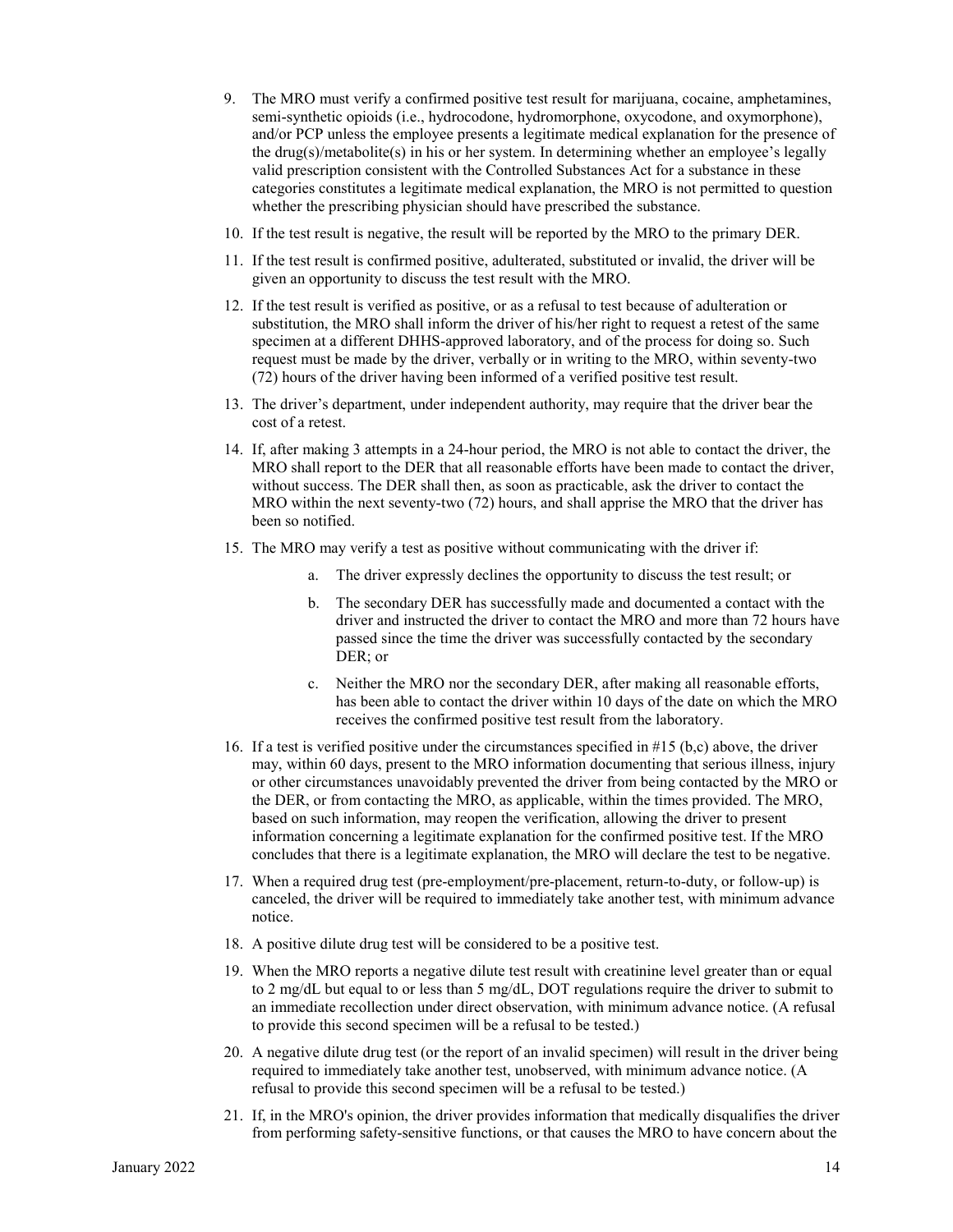driver's ability to safely perform his/her safety-sensitive duties, the MRO is required to give that information to the primary DER.

- 22. After verifying the test results, the MRO shall report the test results in a confidential manner to the DER. The MRO's report will include:
	- a. The driver's name, date of birth, CDL # and State of issuance;
	- b. Employer's name, address and US DOT# (if applicable);
	- c. The date of the test, and date of the verified result;
	- d. The reason for the test (e.g., random, post-accident, etc.);
	- e. Federal Drug Testing Chain of Custody Form (CCF) specimen ID number;
	- f. The test results will be reported as either positive (with the identity of the specific controlled substance), negative, dilute, refusal to test, or canceled,
	- g. In the case of an adulterated specimen, the adulterant/reason must also be provided.
- 23. The MRO must report verified positive, adulterated or substituted drug test results and MROdetermined refusals to the Clearinghouse within two (2) business days of making a determination or verification.
- 24. A required return-to-duty drug test, with an observed collection, must be completed, with a negative test result, prior to a driver returning to performing any safety-sensitive function.

#### **VII. TEST RECORDS**

Records pertaining to the alcohol and controlled substances testing program shall be maintained in secured and locked confidential files in University Health and Safety (UHS). Access to these records shall be limited to the DER and the Drug and Alcohol Program Manager (DAPM).

Records and report data shall be maintained as specified in FMCSA's rules and regulations.

Except as required by law or expressly authorized or required by FMCSA's rules and regulations, driver testing information maintained under the alcohol and controlled substances testing program will be released only to the driver (on written request), or to an identified person as directed by the specific, written consent of the driver authorizing the release of the information.

The University may disclose information required to be maintained under this policy in connection with a lawsuit, grievance, or other proceeding as initiated by or on behalf of the individual, and arising from the results of an alcohol and/or drug test administered under this policy, or from the University's determination that the employee engaged in conduct prohibited by this policy (including without limitation in a worker's compensation, unemployment compensation, or other proceeding relating to a benefit sought by the employee), where authorized by DOT rules and regulations and other applicable law.

#### **VIII. CONSEQUENCES OF PROHIBITED CONDUCT**

If an applicant who has tested positive, or who refused to be tested, intends to re-apply to the University, or to another transportation industry employer, he/she must first successfully complete a SAP assessment and recommendation.

When the primary DER receives notice of a driver's verified positive drug or alcohol test result, or of a verified refusal to be tested, or of any other violation of FMCSA rules (See Section VI[B], Prohibited Conduct), the driver will be immediately removed from all FMCSA safety-sensitive functions (see definition: *safety-sensitive function* in Section XIII), including driving, and will not be permitted or required to return to performing safety-sensitive functions until or unless the driver successfully completes the return-to-duty process that is required by FMCSA under this regulation. This includes a supervisor or manager having actual knowledge (see definition: *actual knowledge* in Section XIII) that a driver has used alcohol on duty, or a controlled substance on duty, without authorization.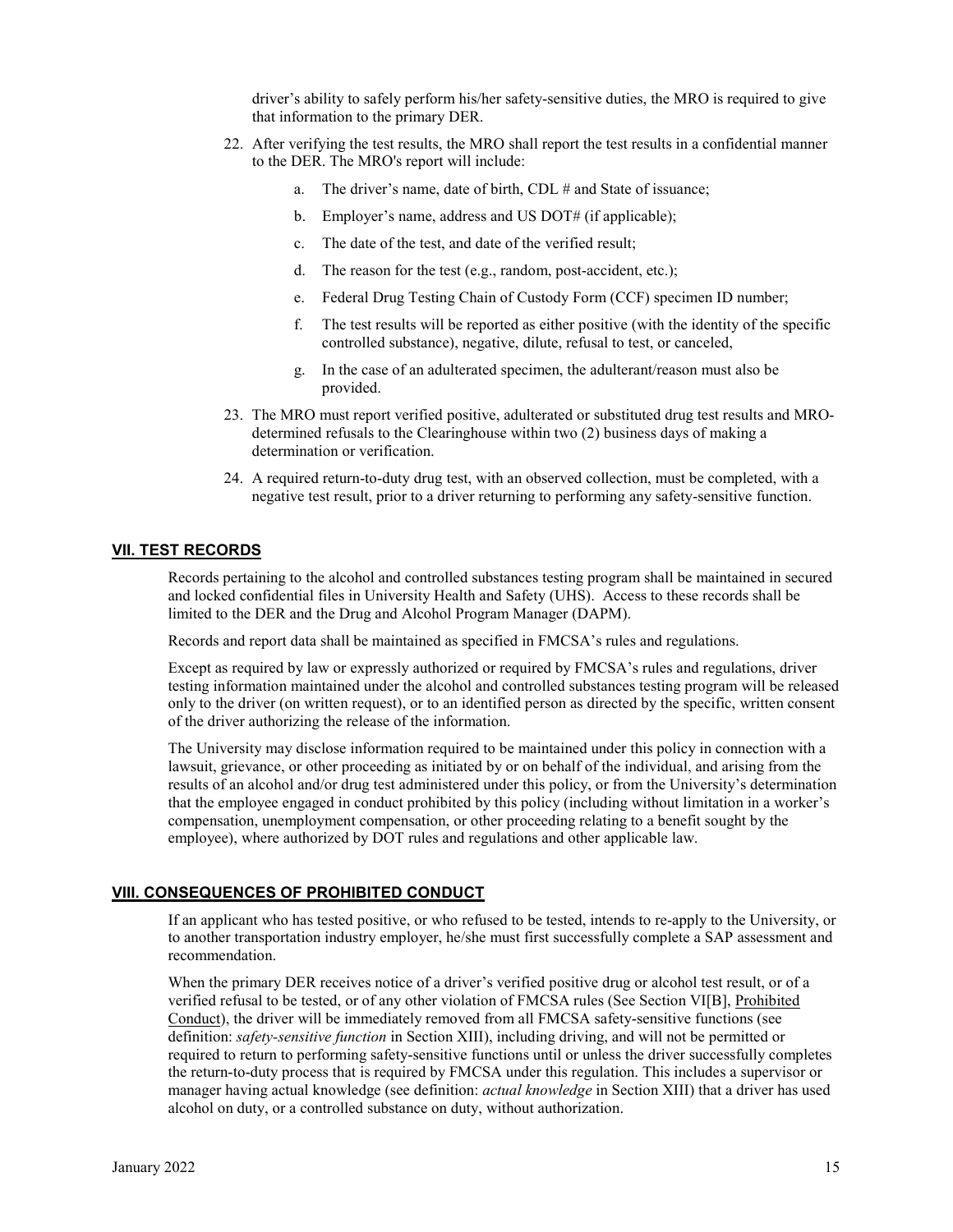If a driver is employed by multiple DOT employers and has a violation for one of those employers, the driver is required by DOT regulation 382.415, to notify the other employer(s) of that violation, in writing, before the end of the business day following receipt of notification of the violation, or prior to performing any safety-sensitive function, whichever comes first.

The driver will receive, from the secondary DER, the phone number of the University's contracted service provider. Under independent authority, the primary DER will accept an evaluation conducted only by Substance Abuse Professionals recommended/approved by the University's contracted service provider. Additionally, DOT regulations do not permit a driver to obtain a second Substance Abuse Professional's evaluation. If a driver does obtain a second SAP's opinion, DOT regulations do not permit the University Health and Safety—Biosafety and Occupational Health Department to accept or acknowledge that second opinion.

The driver will be required to electronically invite the SAP to conduct a SAP return-to-duty process and be able to enter information on the driver's Clearinghouse record.

If the driver wants his/her driver position to be held open, the University requires the driver (within three [3] working days) to notify the secondary DER of a scheduled SAP appointment for assessment and evaluation. If no such notification is made, the University will assume the driver has voluntarily resigned.

If a driver refuses to submit to testing, the University will, under independent authority, consider the driver to have voluntarily resigned.

DOT rules and regulations do not permit the University to consider a driver for return to safety-sensitive functions until the driver has been evaluated by a qualified Substance Abuse Professional and has successfully complied with the Substance Abuse Professional's recommendation(s) for rehabilitation and/or education.

If possible, the University will reassign a driver to non-safety-sensitive functions while he/she is following the Substance Abuse Professional's recommended program of assistance and/or education. However, due to the safety-sensitive nature of most of the jobs that involve driving CMVs, the University can make no guarantee that these accommodations can or will be made.

Under independent authority, the driver's department will temporarily hold a driver's position open when that driver has been removed from safety-sensitive functions as a consequence of engaging in prohibited conduct. The University will require the Substance Abuse Professional to report weekly by phone to the secondary DER regarding the driver's continued participation in the Substance Abuse Professional's recommended program. If it is reported by the Substance Abuse Professional that the driver is not fully cooperating with the recommendation, or that the driver has dropped out of the recommended program, the University may at that time consider the driver to have voluntarily resigned, and may take steps to fill the position with another driver or applicant.

A driver who is following a Substance Abuse Professional's recommendation of treatment may access benefits under Family and Medical Leave Act (FMLA), provided he/she is eligible for such benefits. The University will permit a driver who has been removed from safety-sensitive functions under these regulations to request leave during the assessment and/or treatment phase.

The SAP is responsible for recording two dates on the driver's Clearinghouse record: 1) the date of the completion of the assessment and 2) the date on which the SAP determines that the driver has successfully complied with the SAP's recommendation for treatment and/or education. The SAP is required to enter each of those dates by the close of the next business day after which they occurred.

When a SAP determines that a driver has successfully complied with the SAP's recommendations, the SAP will record the date of that compliance on the driver's Clearinghouse record. The SAP will also prepare a report of compliance, and a follow-up testing plan, to be sent to the University's DER. Upon receiving a SAP's report of compliance with recommendations, the University will arrange for the driver to take a Return-to-Duty test. In order for the employee to return to safety-sensitive functions, this Return-to-Duty test must be an observed collection and must have a negative test result.

Upon receiving a Substance Abuse Professional's report of compliance with recommendations, the primary DER will arrange for the driver to take a return-to-duty test. In order for the driver to return to safetysensitive functions, this return-to-duty test must have a negative test result.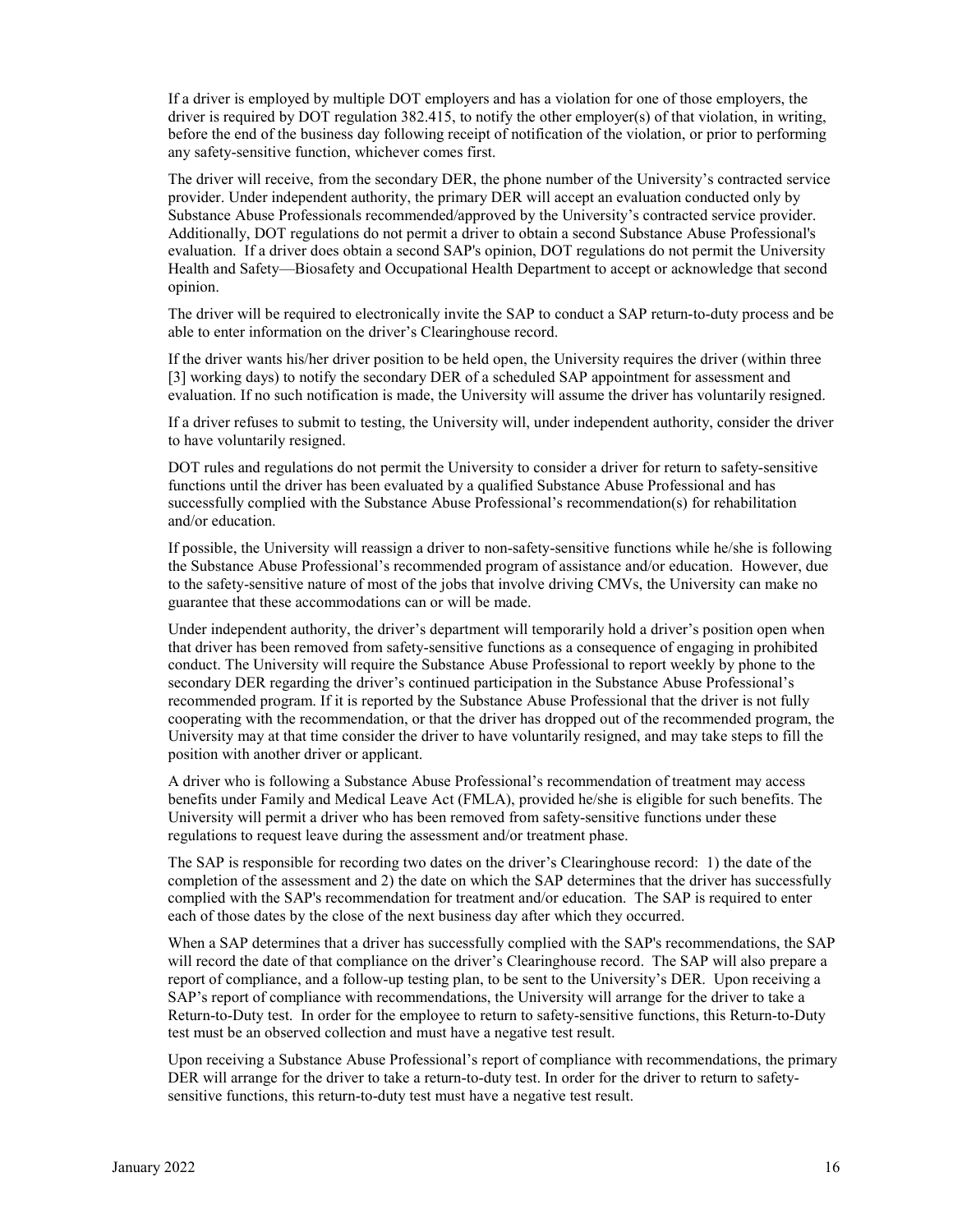The University, under independent authority, requires that any costs incurred in regard to services provided by a Substance Abuse Professional, or of treatment and/or education recommended by the Substance Abuse Professional, which are not covered by a driver's insurance plan, will be the responsibility of the driver.

When a Substance Abuse Professional requires a driver to participate in a program of aftercare, the driver's compliance with that requirement will be monitored by the contracted service provider or the Substance Abuse Professional. Under independent authority, any costs related to this monitoring will be the responsibility of the driver. The aftercare requirement will be included in a Return-to-Duty Agreement, which must be signed by the driver. Failure to sign such agreement, or failure to adhere to the terms of a signed agreement, will result in termination of employment.

#### **IX. EDUCATION AND TRAINING**

Any driver who has questions or concerns regarding this program may seek clarification and further details from the primary DER.

A copy of this program will be provided to each driver. Educational materials concerning the effects of alcohol and controlled substances use on an individual's health, work and personal life, signs and symptoms of an alcohol or controlled substances problem (the driver's or a coworker's) and available methods for intervening when an alcohol or controlled substances problem is suspected, will be provided to each driver. Answers to questions about these materials may be addressed to the primary DER.

The most current version of this program is an appendix to: [http://policy.umn.edu/finance/vehicles.](http://policy.umn.edu/finance/vehicles)

Attendance at training programs will be mandatory for supervisors and other drivers involved in administering the controlled substances/alcohol testing program. Only supervisors who have completed this training are permitted to order a reasonable suspicion for a DOT-covered driver.

Supervisors who are designated to determine whether reasonable suspicion exists and who then order a FMCSA-driver to undergo testing under FMCSA rules and regulations will receive at least 60 minutes of training on recognizing alcohol misuse, and at least 60 minutes of training on recognizing controlled substances use. The training shall cover the physical, behavioral, speech, and performance indicators of probable alcohol misuse and use of controlled substances.

All supervisors who participate in training will be given a certificate of completion of such training. The original certificate will be kept in the office of the for the length of time that an employee is a DOT supervisor, and for two years after the employee ceases to have supervisory responsibility or is no longer employed at the University. A copy will be provided to each supervisor for his/her own records, when requested.

#### **X. SELF-IDENTIFICATION POLICY**

The University encourages drivers who recognize that they may have a problem with drugs and/or alcohol to seek assistance for resolving that problem before they have a FMCSA violation due to a positive test result or because they engaged in other FMCSA prohibited conduct.

A driver who admits to a drug and/or alcohol problem will not be assumed to have a FMCSA violation. He/she will be given an opportunity to obtain a chemical use assessment from the University's contracted service provider. Prior to the assessment, however, The University will require the driver to sign a release of information that will enable the secondary DER to receive the results of the assessment, and to receive subsequent reports related to the assessment, and the driver's successful completion of all recommendations for assistance.

The following conditions must apply to the driver's self-admission:

- The driver's admission cannot be made during his/her on-duty time. It must occur prior to the driver's reporting for duty on any day.
- The driver's admission cannot be made in an attempt to avoid a required FMCSA drug test.
- Under 49 CFR Part 382.121, FMCSA requires the driver's department to remove the driver from safety-sensitive functions, including driving.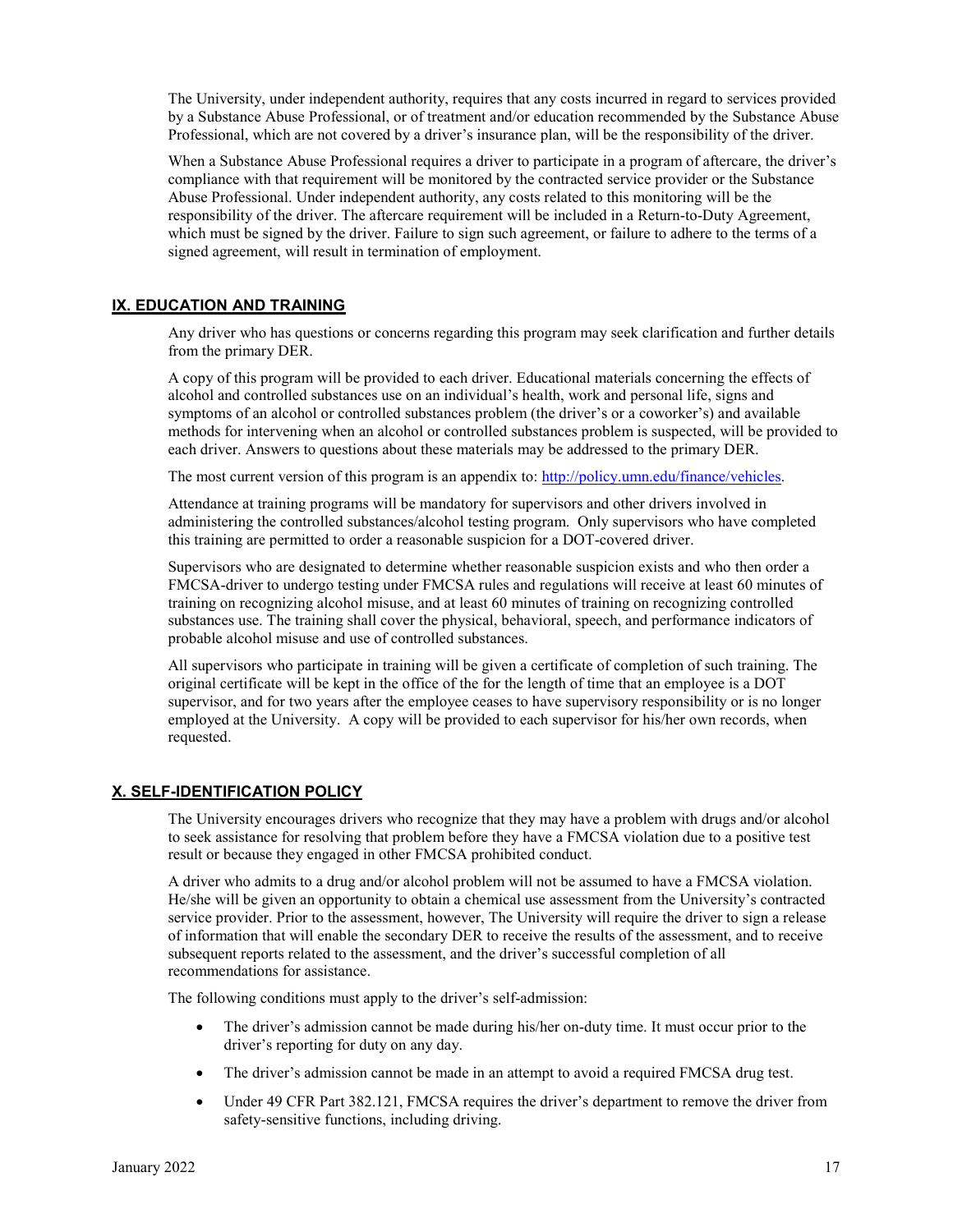- When the secondary DER is satisfied that the driver has successfully complied with the contracted service provider's recommendations for assistance, the driver's supervisor will return the driver to safety-sensitive functions.
	- The driver will then be subject to non-DOT follow-up testing for no more than 2 years.
- A driver who self-identifies under this program, and who then fails to comply with the contracted service provider's recommendations will be considered to have engaged in conduct prohibited by the FMCSA in 49 CFR Part 382, Subpart B, and will not be permitted to return to safety-sensitive function until he/she has successfully complied with the SAP return-to-duty process.

The University will adhere to the following terms, in accordance with 49 CFR Part 382.121;

- The University will take no adverse action against a driver who admits to drug and/or alcohol use under the terms above, provided he/she cooperates with the assessment and recommendations for treatment.
- A driver who self-identifies under this program will be given reasonable time to obtain the required assessment and assistance. Under independent authority, the University requires the assessment process to be initiated within three (3) days of the driver's disclosure.
- A driver who complies with all requirements, and who complies satisfactorily with the contracted service provider's recommendations for assistance, will be permitted to return to safety-sensitive functions.
- A driver who cooperates and successfully complies with this program will not be considered to have had a FMCSA violation of prohibited conduct under 49 CFR Part 382, Subpart B.
- A driver who fails to comply with treatment recommendations, either under this provision, or as recommended by a Substance Abuse Professional, will be subject to disciplinary action up to and including termination of employment as established by University Human Resources Policies and Procedures, bargaining unit agreements, Civil Service Rules, and P&A Guidelines, under independent authority.

#### **XI. FMCSA CLEARINGHOUSE**

All drivers must be registered on the Clearinghouse. To register, a driver will be asked to provide his/her CDL# and the State in which the license was issued. All violation information will be entered under the driver's CDL#.

Beginning in 2023, all State Drivers License Agencies (SDLA) will be required to access the Clearinghouse and query a driver's violation record before issuing a CDL.

All drivers are required to provide a one-time written consent for the University to annually conduct a limited query of their record on the Clearinghouse. A driver who has not provided this consent for a limited query will not be permitted to drive a Commercial Motor Vehicle.

If a full query is needed, the driver will be requested to access his/her record on the Clearinghouse and provide electronic consent. When requested, this consent must be provided within 24 hours of the request. A driver who refuses to provide electronic consent on the Clearinghouse within 24 hours will be removed from duty and will not be permitted to perform safety-sensitive functions until authorization has been provided and a full query indicates a clear record, with no open violation.

The Clearinghouse will notify a driver any time information about the driver is added, revised, or removed from the driver's record. At the time the driver registers on the Clearinghouse, the driver will have to choose whether to receive such notification by U.S. mail, or by email.

A driver may access his/her own record on the Clearinghouse at any time, at no cost. A driver may challenge only the accuracy of information reported, but not the accuracy or validity of test results or refusals.

The University will report a drug and alcohol violation by the close of the third business day following the date on which the University obtained the information, as required by DOT's regulation.

Results of non-DOT tests and refusals will not be recorded on the Clearinghouse.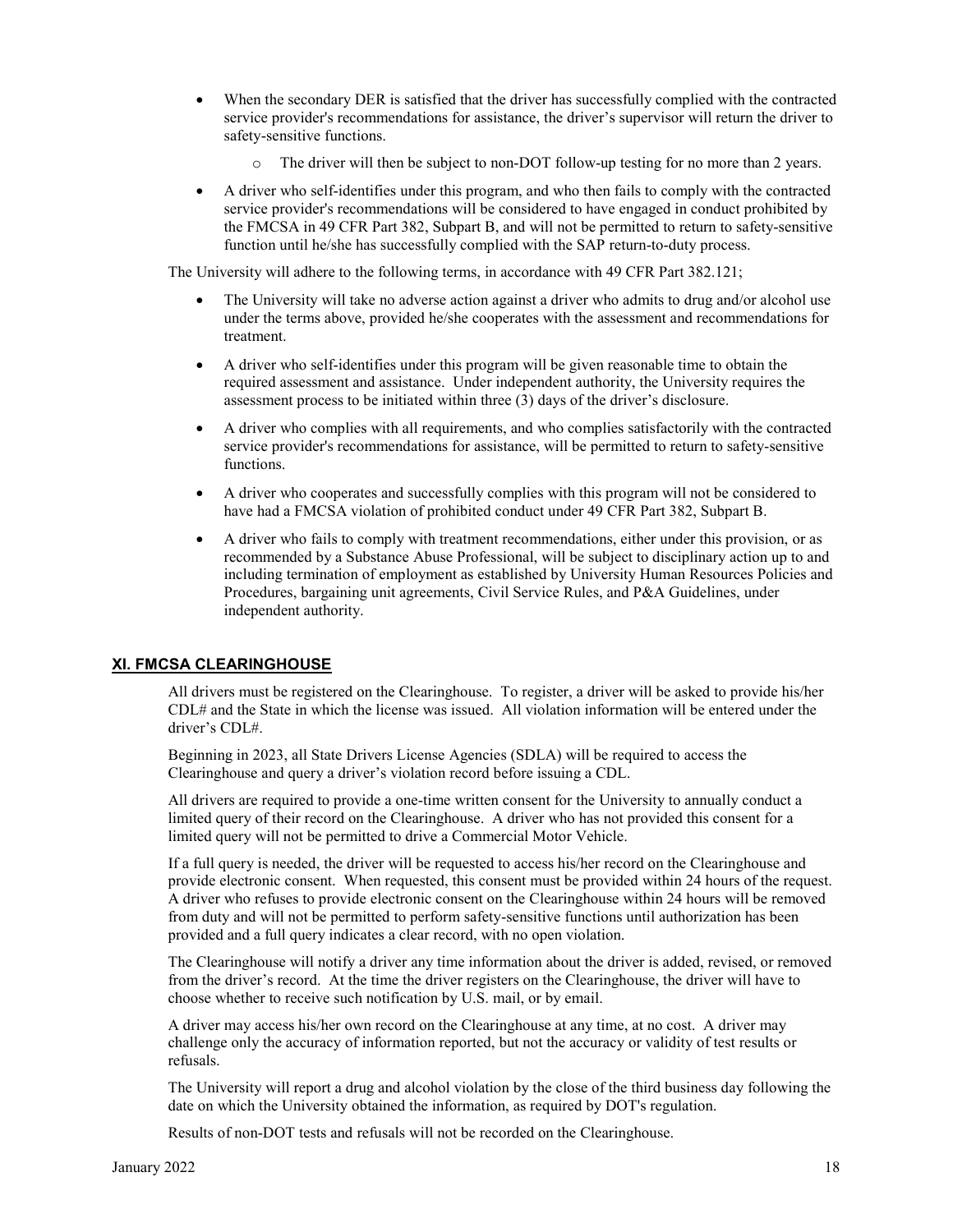A SAP's follow-up testing plan will not be recorded on a driver's Clearinghouse record.

When the last follow-up test of a SAP's plan has been conducted, the University will report the date of that final test on the Clearinghouse, which will indicate to future employers that the requirements of DOT's return-to-duty process have been successfully completed.

Driver violations will be shown in the Clearinghouse for five (5) years from the date of the violation determination, or until the violation is resolved through the successful completion of the return-to-duty process and follow-up testing plan as required by the Substance Abuse Professional, whichever is later. This means that if, for example, a SAP requires two years of follow-up testing, the violation will continue to appear on the Clearinghouse record for three additional years. If the driver applies for a new job during that time, the driver's violation will be visible to a new employer, even when the driver has completed the SAP's follow-up testing plan.

When the University determines that a driver has provided the Company with "actual knowledge" (Section VI(B)), the University's DER will enter the following information on the Clearinghouse related to the driver's violation:

- Driver's name, date of birth, CDL# and State of issuance;
- The University's name, address and USDOT number, if applicable;
- Date that the University obtained actual knowledge of the violation;
- Witnesses to the violation, if any, including contact information and signed witness statements;
- Description of the violation;
- Evidence supporting each fact alleged in the description of the violation, which may include, but is not limited to, affidavits, photographs video or audio recordings, employee statements (other than admissions pursuant to the University's Self-Identification Policy (Section X)), correspondence, or other documentation; and
- A certificate of service or other evidence showing that the University provided the employee with all information reported

The University will be responsible for costs and fees associated with the Clearinghouse.

#### **XII. OTHER CONSEQUENCES**

The following consequences (which are any other consequences described in this program that differ from the minimum requirements of FMCSA rules and regulations) are imposed by the University under independent authority as established by University Human Resources Policies and Procedures, bargaining unit agreements, Civil Service Rules, and P&A Guidelines, and are not required by FMCSA regulations.

- A. Termination of Employment
	- 1. The University will not guarantee reinstatement of a driver who has been removed from safety-sensitive functions after engaging in prohibited conduct, even when that driver is involved and cooperating in DOT's return-to-duty process. The University reserves the right to withhold a final decision regarding reinstatement until after results of a return-to-duty test have been received.
	- 2. A driver who engages in prohibited conduct (Section VI[B]) a second time may be subject to disciplinary action up to and including termination of employment as established by University Human Resources Policies and Procedures, bargaining unit agreements, Civil Service Rules, and P&A Guidelines.
	- 3. A driver who tests positive for controlled substance or whose test indicates alcohol concentration of 0.04 or greater following a fatal accident will, under FMCSA rules, be immediately removed from service, and, under the University's independent authority, may be subject to disciplinary action up to and including termination of employment as established by University Human Resources Policies and Procedures, bargaining unit agreements, Civil Service Rules, and P&A Guidelines.
	- 4. A driver who is convicted of driving under the influence of controlled substances and/or alcohol while on duty may be subject to disciplinary action up to and including termination of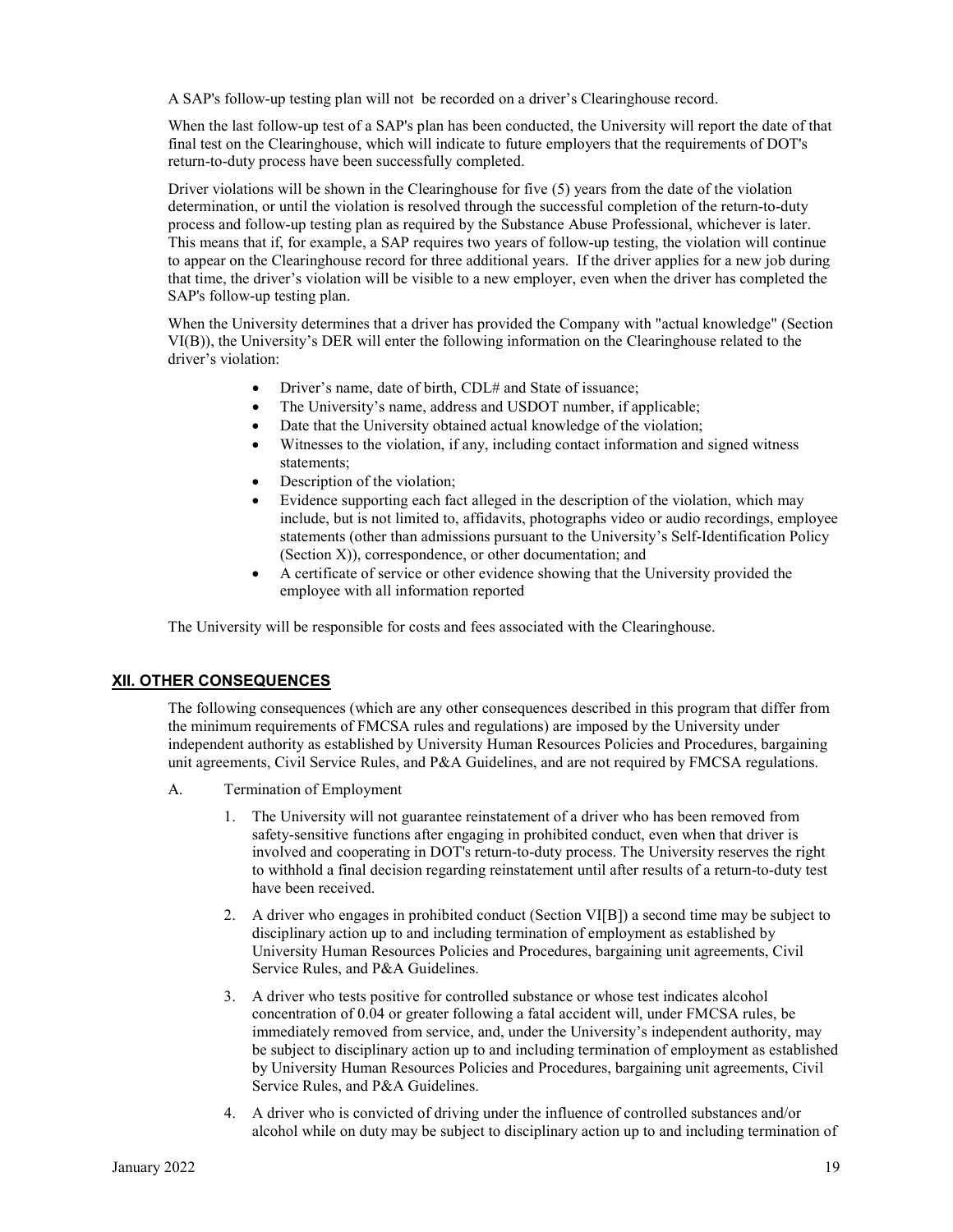employment as established by University Human Resources Policies and Procedures, bargaining unit agreements, Civil Service Rules, and P&A Guidelines.

- 5. An employee/driver who refuses to submit to required testing for alcohol and/or controlled substances will be considered to have voluntarily resigned.
- 6. A driver who provides three alcohol test results that are greater than 0.02 but below 0.04, and whose employment is not terminated as provided herein, will be terminated from employment if he/she refuses to be assessed by a University-approved assessor, or refuses to sign a release of information for the University to receive assessment results, or refuses to participate in or complete a program of rehabilitation or treatment recommended by the assessor.
- 7. When a driver has not reported a scheduled SAP appointment within three (3) working days after receiving the Substance Abuse Professional's name and phone number, the University will no longer continue to hold the driver's position open, and will consider the driver to have voluntarily resigned.
- 8. If a Substance Abuse Professional reports that a driver is not cooperating, or has dropped out of the program, the University will consider that the driver has voluntarily resigned and will take steps to replace the driver.
- 9. When it is discovered that a driver provided false information regarding previous test results on pre-employment tests, or when other information on the application has been falsified, the driver will be immediately removed from safety-sensitive functions, and required to complete a SAP assessment and return-to-duty test before being considered for return to safetysensitive functions.
- B. Suspended Status
	- 1. When a driver's alcohol test result is above 0.02 but less than 0.04, FMCSA regulations require that the driver be removed from safety-sensitive functions (See definition: *safetysensitive*) for twenty-four (24) hours. Under independent authority, the driver's department may consider this to be unpaid leave.
	- 2. When a driver is using a prescription medication for a controlled substance and provides no written notice or authorization from a licensed medical practitioner advising that the driver may continue to safely operate a commercial motor vehicle while using the medication, the driver's department reserves the right to place the driver on unpaid leave until such information is received by the primary DER or until the medication is no longer required.

#### **XIII. DEFINITIONS**

- **Accident** means an occurrence involving a commercial motor vehicle operating on a public road in which:
	- a. There is the loss of human life; or
	- b. The driver receives a citation under State or local law for a moving traffic violation arising from the accident; **and**
		- (1) Any involved vehicle sustains disabling damage as defined in this program; and/or
		- (2) Anyone receives bodily injury that requires immediate medical treatment away from the accident scene.
- **Actual knowledge** means actual knowledge by an employer that a driver has used alcohol or controlled substances based on the employer's direct observation of the driver, information provided by the driver's previous employer(s), a traffic citation, complaint, or other document charging driving a CMV while under the influence of alcohol or controlled substances, or a driver's admission of alcohol or controlled substance use, except as provided by our Self-Identification Policy (Section X). Actual knowledge also includes on-duty use of alcohol, pre-duty use of alcohol, and use of alcohol prior to a post-accident test.
- **Adulterated specimen** means a specimen that has been altered, as evidenced by test results showing either a substance that is not a normal constituent for that type of specimen or showing an abnormal concentration of an endogenous substance.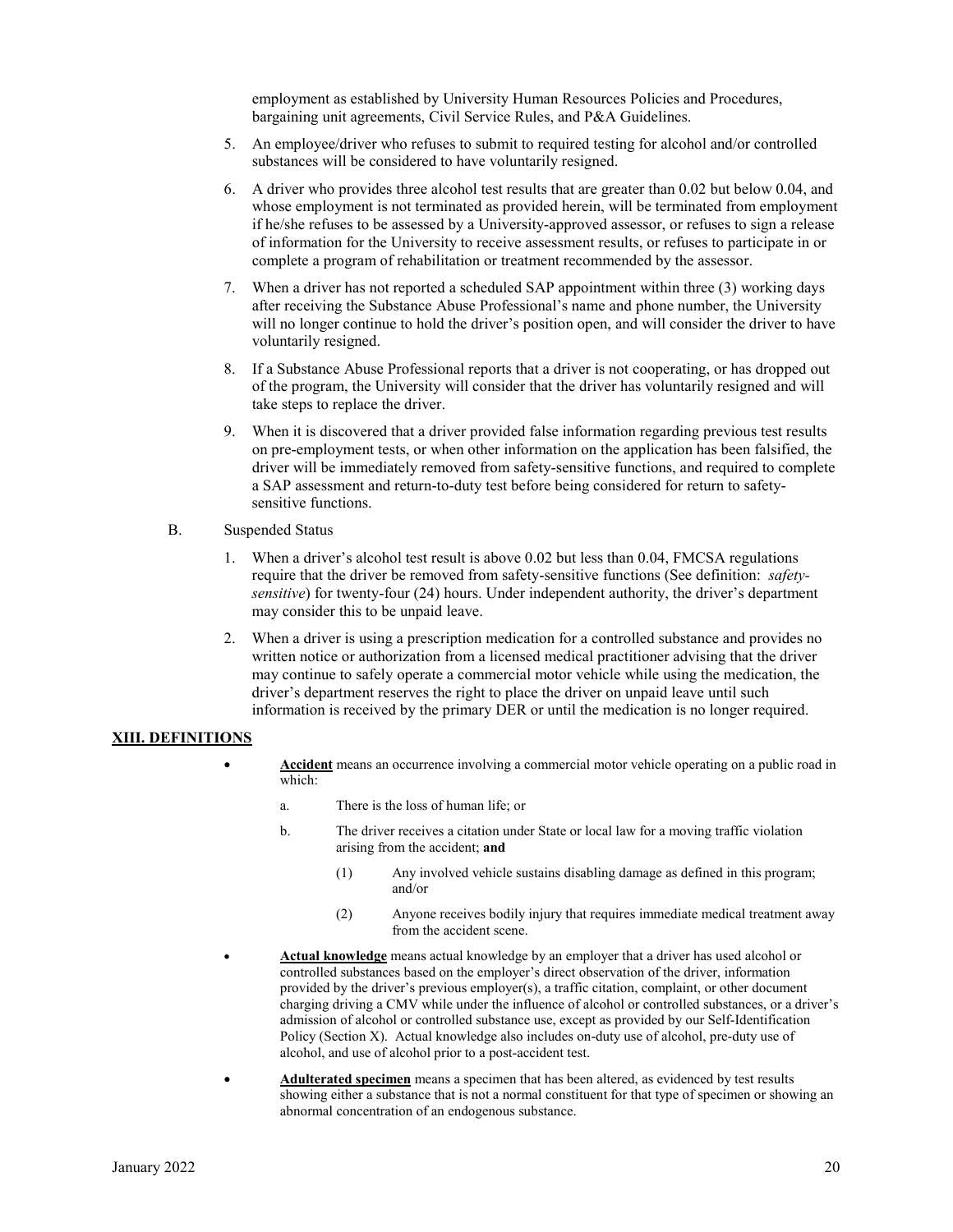- **Alcohol** means the intoxicating agent in beverage alcohol, ethyl alcohol, or other low molecular weight alcohols including methyl and isopropyl alcohol.
- **Alcohol concentration (or content)** means the alcohol in a volume of breath expressed in terms of grams of alcohol per 210 liters of breath as indicated by an evidential breath test (BrAC).
- **Alcohol screening device (ASD)** means a breath or saliva device, other than an EBT, that is approved by the National Highway Traffic Safety Administration (NHTSA) and appears on ODAPC's Web page for "Approved Screening Devices to Measure Alcohol in Bodily Fluids" because it conforms to the model specifications from NHTSA.
- **Alcohol use** means the drinking or swallowing of any beverage, liquid mixture or preparation (including any medication), containing alcohol.
- **Aliquot** means a fractional part of a specimen used for testing. It is taken as a sample representing the whole specimen.
- **Clearinghouse (FMCSA)** means a secure online database that will give employers, the Federal Motor Carrier Safety Administration (FMCSA), State Driver Licensing Agencies (SDLAs), and State law enforcement personnel real-time information about commercial driver's license (CDL) and commercial learner's permit (CLP) holders' drug and alcohol program violations. (See Prohibited Conduct (Section VI(B)). When a driver completes the return-to-duty process and follow-up testing plan, this information will also be recorded in the Clearinghouse.
- **Breath Alcohol Technician (BAT)** is a person who instructs and assists drivers in the alcohol testing process and operates an evidential breath testing device.
- **Canceled test** means a drug or alcohol test that has a problem identified that cannot be or has not been corrected, or which is otherwise required, by 49 CFR Part 40, to be canceled. A canceled test is neither a positive nor a negative test. The University will not take adverse job action based on a canceled test.
- **Collection site** means a place designated by University Health and Safety—Biosafety and Occupational Health Department where individuals present themselves for the purpose of providing a specimen of their urine to be analyzed for the presence of controlled substances, or for purposes of providing a breath sample to be analyzed for alcohol concentration.
- **Confirmatory test**
	- a. For alcohol testing, a confirmatory test is a second test following a screening test with a result of 0.02 or greater, conducted 15-30 minutes later, that provides quantitative data of alcohol concentration. This test is performed on an Evidential Breath Testing device (EBT) and is conducted by a Breath Alcohol Technician (BAT).
	- b. For controlled substances testing, a confirmatory test is a second analytical procedure performed on a different aliquot of the original specimen to identify the presence of a specific drug or metabolite.

**Confirmatory validity test** means a second test performed on a different aliquot of the original urine specimen to further support a validity test result.

- **Consortium/Third Party Administrator** means a service agent that provides or coordinates the provision of a variety of drug and alcohol testing services to University Health and Safety— Biosafety and Occupational Health Department, as required by the DOT rules and regulations.
- **DER (designated employer representative)** means an employee(s) authorized by the University to take immediate action(s) to remove drivers from safety-sensitive duties, or cause drivers to be removed from these covered duties, and to make required decisions in the testing and evaluation processes. The primary DER also receives test results, SAP reports, and other communications on behalf of the University, consistent with the requirements of 49 CFR Part 40. (The University's primary DER is an appointed employee in University Health and Safety—Biosafety and Occupational Health Department.)
- **DHHS-approved laboratory** means any U.S. laboratory certified by HHS under the National Laboratory Certification Program as meeting the minimum standards of Subpart C of the HHS Mandatory Guidelines for Federal Workplace Drug Testing Programs.
- **Dilute specimen** means a urine specimen with creatinine and specific gravity values that are lower than expected for human urine.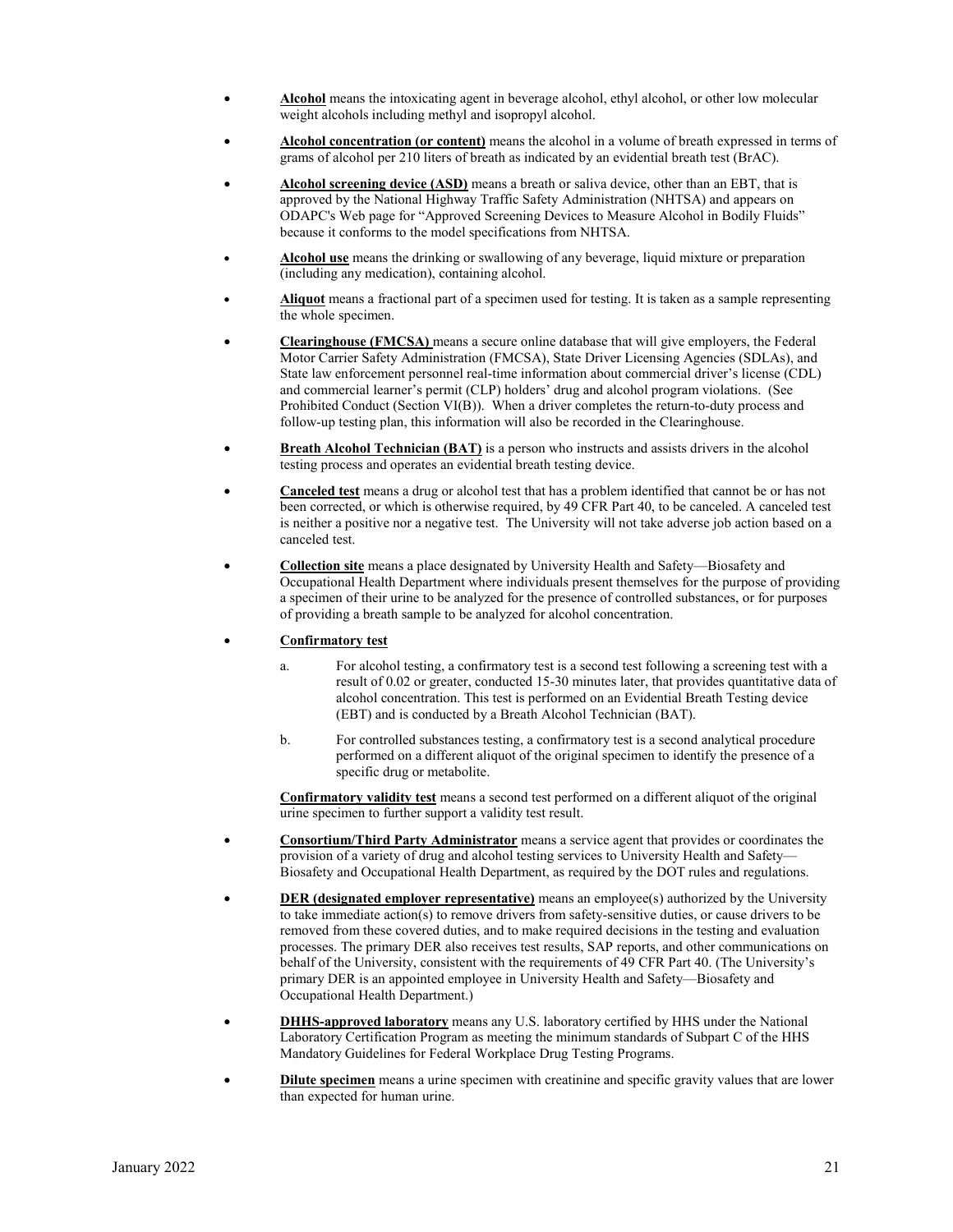• **Disabling damage** means damage that precludes departure of a motor vehicle from the scene of the accident in its usual manner in daylight after simple repairs. *Inclusions.*

> Damage to motor vehicles that could have been driven but would have been further damaged if so driven.

*Exclusions.*

- i. Damage that can be remedied temporarily at the scene of the accident without special tools or parts.
- ii. Tire disablement without other damage even if no spare tire is available.
- iii. Headlight or taillight damage.
- iv. Damage to turn signals, horn, or windshield wipers that make them inoperative.
- **DOT rules and regulations** include rules and regulations established by U.S. Department of Transportation (DOT) and Federal Motor Carrier Safety Administration (FMCSA).
- **Driver** means any person who operates a commercial motor vehicle. This includes, but is not limited to: Full time, regularly employed drivers; casual, intermittent or occasional drivers who are employed by the University, or who operate a commercial motor vehicle at the direction of or with the consent of the University.
- **Drugs**. The drugs for which tests are required are marijuana, cocaine, amphetamines and methamphetamines (including MDMA [Ecstasy] and MDEA), phencyclidine (PCP), and opioids. Opioids include codeine, heroin, morphine, and semi-synthetic opioids: hydrocodone, oxycodone, hydromorphone, and oxymorphone. Common names for these semi-synthetic opioids include OxyContin, Percodan, Percocet, Vicodin, Lortab, Norco, Dilaudid, and Exalgo, among others.
- **Employer** means any person who owns or leases a commercial motor vehicle or who assigns persons to operate such a vehicle. In this program, Employer means the University, including its agents, officers and representatives.
- **Evidential Breath Testing Device (EBT)**. A device that is approved by the National Highway Traffic Safety Administration (NHTSA) for the evidential testing of breath at the .02 and .04 alcohol concentrations, and appears on ODAPC's Web page for ''Approved Evidential Breath Measurement Devices'' because it conforms with the model specifications available from NHTSA.
- **FMCSA** means Federal Motor Carrier Safety Administration, an Operating Administration of the U.S. Department of Transportation (DOT).
- **Full query (Clearinghouse)** allows the University to see detailed information about drug and alcohol violations on a driver's record. The University must obtain the driver's electronic consent in the Clearinghouse in order to be able to access that detailed and specific information. A driver must provide consent for a full query within 24 hours of being notified.
- **Illegal drugs** include any so-called "synthetic" marijuana products, any so-called "bath salt" type products, or any product not prescribed by a doctor or similar licensed health care professional which causes intoxication or impairment of safety-sensitive functions.
- **Initial drug test (screening drug test)** means the test used to differentiate a negative specimen from one that requires further testing for drugs or drug metabolites.
- **Initial specimen validity test** means the first test used to determine if a urine specimen is adulterated, diluted, substituted, or invalid.
- **Injury** (for post-accident testing) excludes (i) an occurrence involving only boarding or alighting from a stationary motor vehicle; or (ii) an occurrence involving only the loading or unloading of cargo; or (iii) an occurrence in the course of the operation of a passenger car or a multipurpose passenger vehicle by a driver, unless the motor vehicle is transporting passengers for hire or hazardous materials of a type and quantity that require the motor vehicle to be placarded.
- **Invalid drug test** means the result reported by an HHS-certified laboratory in accordance with the criteria established by HHS Mandatory Guidelines when a positive, negative, adulterated, or substituted result cannot be established for a specific drug or specimen validity test.
- **Job applicant** means a person, independent contractor, or person working for an independent contractor, who applies to become a driver/employee of the University and includes a person who has received a job offer made contingent on the person passing a drug test.
- **Limit of Detection (LOD)** means the lowest concentration at which an analyte can be reliably shown to be present under defined conditions.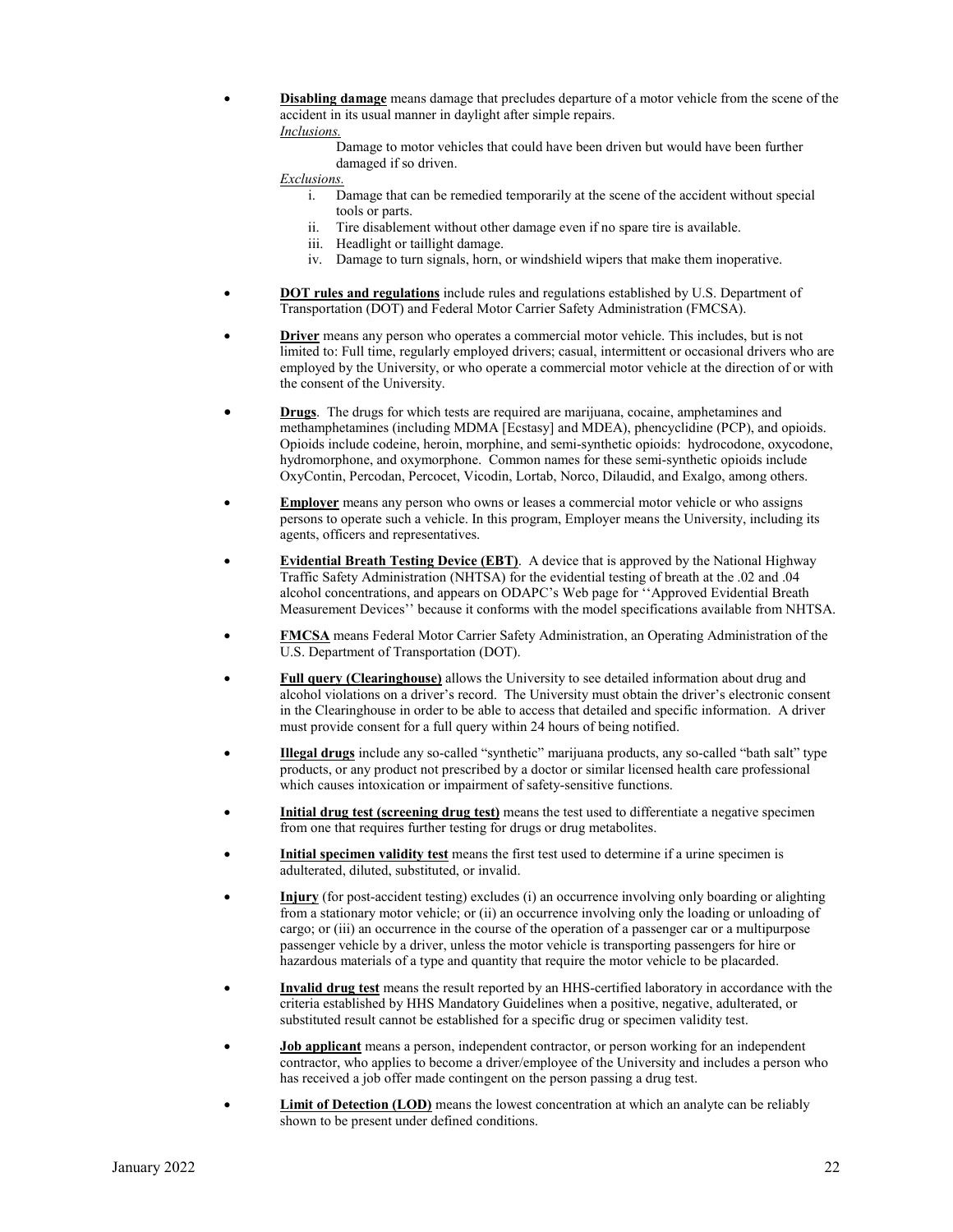- **Limited query (Clearinghouse)** allows the University to determine if an individual driver's Clearinghouse record has any information about resolved or unresolved drug and alcohol program violations but does not release any specific violation information contained in the driver's Clearinghouse record. A limited query requires only a driver's general one-time consent, which, under the University's independent authority, is valid for an unlimited number of queries, for the duration of employment with the University.
- **Medical Review Officer** means a licensed physician responsible for receiving laboratory results generated by the University's drug testing program who has knowledge of substance abuse disorders and who has appropriate medical training to interpret and evaluate an individual's confirmed positive test result together with his/her medical history and any other relevant biomedical information. An MRO must have completed an MRO Qualification Training specific to Part 40, and an examination administered by a nationally recognized MRO certification board or subspecialty board for medical practitioners in the field of medical review of DOT-mandated drug tests.
- **Negative result (drugs)** means the result reported by an HHS-certified laboratory to an MRO when a specimen contains no drug, or the concentration of the drug is less than the cutoff concentration for the drug or drug class and the specimen is a valid specimen.
- **Non-negative specimen** means a urine specimen that is reported as adulterated, substituted, positive (for drug(s) or drug metabolite(s), and/or invalid.
- **Oxidizing adulterant** means a substance that acts alone or in combination with other substances to oxidize drugs or drug metabolites to prevent the detection of the drug or drug metabolites or affects the reagents in either the initial or confirmatory drug test.
- **Positive Test (alcohol)** occurs when a driver's confirmatory test result reads 0.04% BrAC or higher.
- **Positive result (drugs)** means the result reported by an HHS-certified laboratory when a specimen contains a drug or drug metabolite equal to or greater than the cutoff concentrations.
- **Primary Designated Employer Representative (DER)** means an employee of University Health and Safety—Biosafety and Occupational Health Department assigned to act as the primary resource for questions related to the Program, work in conjunction with the secondary Designated Employer Representative (DER) when there is a violation under this Program, to maintain the testing pool, to schedule tests, to communicate test results and to maintain test records.
- **Query (Full)** see Full Query (Clearinghouse)
- **Query (Limited** see Limited Query (Clearinghouse)
- **Random selection** means a scientifically valid method for selection of drivers to be tested that results in an equal probability that any driver from a group of drivers subject to the selection mechanism will be selected, and does not give an employer discretion to waive the selection of any driver under the mechanism. Thus, a driver might be selected more than once during a year.
- **Reasonable suspicion** means a belief that a driver has violated alcohol or controlled substances prohibitions, based on specific, contemporaneous, documentable observations concerning the appearance, behavior, speech, or body odors of that driver. In the case of controlled substances, the observations may include indicators of the chronic and withdrawal effects of controlled substances.
- **Reconfirmed** means the result reported for a split specimen when the second laboratory can corroborate the original result reported for the primary specimen.
- **Refusal to submit to a required alcohol test** includes failure to appear for any alcohol test, or within a reasonable time, failure to provide a breath specimen for a required test, failure to remain at the testing site until the testing process is complete, failure to provide a sufficient breath specimen without a medical explanation, failure to undergo a medical examination following inability to provide a sufficient breath specimen, refusal to sign Step 2 of the Alcohol Testing Form, and failure to cooperate with the testing process.
- **Refusal to submit to a required drug test** includes failure to appear for any drug test, or within a reasonable time, failure to remain at the collection site until the testing process is complete, refusal to provide a urine specimen for a required drug test, failure to permit a directly observed or monitored collection when required by 49 CFR Part 40 procedures, failure to provide a sufficient amount of urine without a medical explanation, failure to take a second test when required by a collector or the University, failure to undergo a medical examination following inability to provide a sufficient urine sample, and failure to cooperate with the collection/testing process (including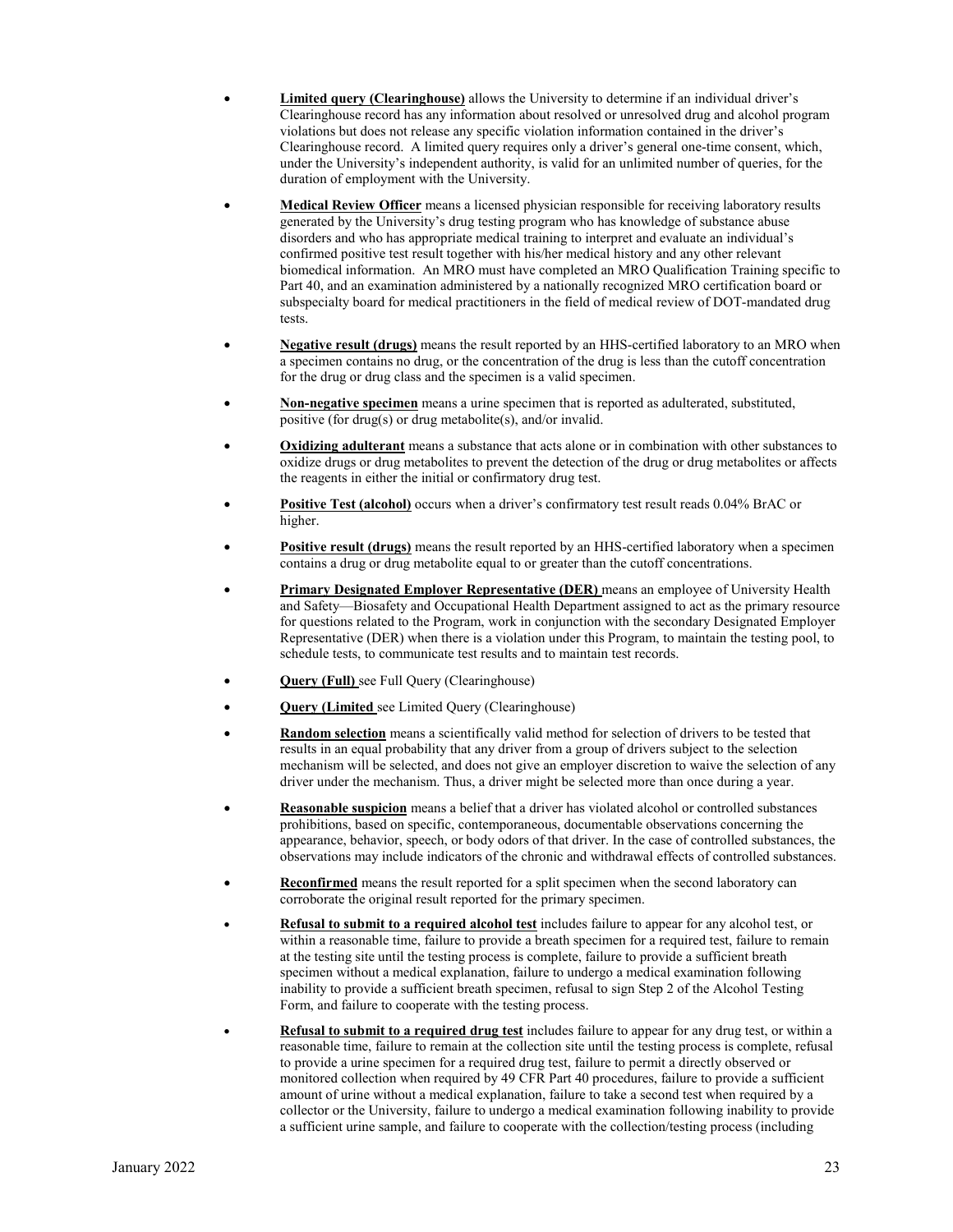refusing to empty pockets at the collection site and refusing to wash hands when instructed), behaving in a confrontational way that disrupts the collection process, possessing or wearing a prosthetic or other device that could be used to interfere with the collection process, or admitting to the collector or MRO that the specimen had been adulterated or substituted.

If an applicant refuses to submit to pre-employment testing, the job offer will be immediately withdrawn, and the applicant will be provided with the name, address and phone number of qualified SAPs. An applicant who fails to show up for a pre-employment test, or who shows up and leaves the collection site before having selected a collection kit, is not deemed to have refused to submit to a pre-employment drug test. (40.191[a][2]).

- **Rejected for testing** means the result reported by an HHS-certified laboratory when no tests are performed for a specimen because of a fatal flaw or a correctable flaw that is not corrected.
- **Safety-sensitive function** means all time from the time a driver begins to work or is required to be in readiness to work until the time he/she is relieved from work and all responsibility for performing work. Safety-sensitive functions shall include: a) All time at an employer or shipper plant, terminal, facility, or other property, or on any public property, waiting to be dispatched, unless the driver has been relieved from duty by the employer; b) All time inspecting equipment as required by Parts 392.7 and 392.8 or otherwise inspecting, servicing, or conditioning any commercial motor vehicle at any time; c) All time spent at the driving controls of a commercial motor vehicle in operation; d) All time, other than driving time, in or upon any commercial motor vehicle except time spent resting in a sleeper berth (a berth conforming to the requirements of Part 393.76); e) All time loading or unloading a vehicle, supervising, or assisting in the loading or unloading, attending a vehicle being loaded or unloaded, remaining in readiness to operate the vehicle, or in giving or receiving receipts for shipments loaded or unloaded; f) All time repairing, obtaining assistance, or remaining in attendance upon a disabled vehicle; and g) All time spent providing a breath sample or urine specimen, including travel time to and from the collection site, in order to comply with the random, reasonable suspicion, post-accident, or follow-up testing required by these rules, and when directed by the University. A driver is performing a safetysensitive functions during any period in which he/she is performing, ready to perform, or immediately available to perform safety-sensitive functions. (The University considers all on-duty time to be in readiness).
- **<u>Screening drug test (for drugs):**</u> See "Initial test (for drugs)" definition above.
- **Screening test** (for alcohol) means an analytical procedure to determine whether a driver may have a prohibited concentration of alcohol in a breath specimen.
- **Secondary Designated Employer Representative (DER)** means a Human Resources employee from an FMSCA-covered driver's administrative unit, department, or campus who will be involved in deciding what disciplinary action to take against the FMCSA-covered driver when there is a violation under the program.
- **Split specimen collection** means a collection in which the urine collected is divided into two separate specimen bottles, the primary specimen (Bottle A) and the split specimen (Bottle B).
- **Substance Abuse Professional (SAP)** means a licensed physician (Medical Doctor or Doctor of Osteopathy), or a licensed or certified psychologist, social worker, employee assistance professional, marriage and family therapist (MFT), or addiction counselor (certified by the National Association of Alcoholism and Drug Abuse Counselors Certification Commission [NAADAC] or by the International Certification Reciprocity Consortium/Alcohol & Other Drug Abuse [ICRC]), or by the National Board of Certified Counselors, Inc. and Affiliates/MAC [NBCC], with knowledge of and clinical experience in the diagnosis and treatment of alcohol and controlled substances-related disorders. A Substance Abuse Professional evaluates drivers who have violated a FMCSA drug and alcohol regulation and makes recommendations concerning education, treatment, follow-up testing, and aftercare. A SAP must have completed a SAP Qualification Training specific to Part 40 and modal rules, and a SAP Exam.
- **Substituted specimen** means a urine specimen with creatinine and specific gravity values that are so diminished or so divergent that they are not consistent with normal human urine.
- **Testing levels** means levels established by the U.S. DHHS, at which a specimen or sample is determined to be either negative or positive, according to 49 CFR Part 40, Procedures for Transportation Workplace Drug and Alcohol Testing Programs.
- **University property** means all owned and/or -leased property, including but not limited to owned and/or leased buildings and other real estate, parking lots and vehicles located on parking lots, and University-owned and/or -leased vehicles, lockers, and desks.